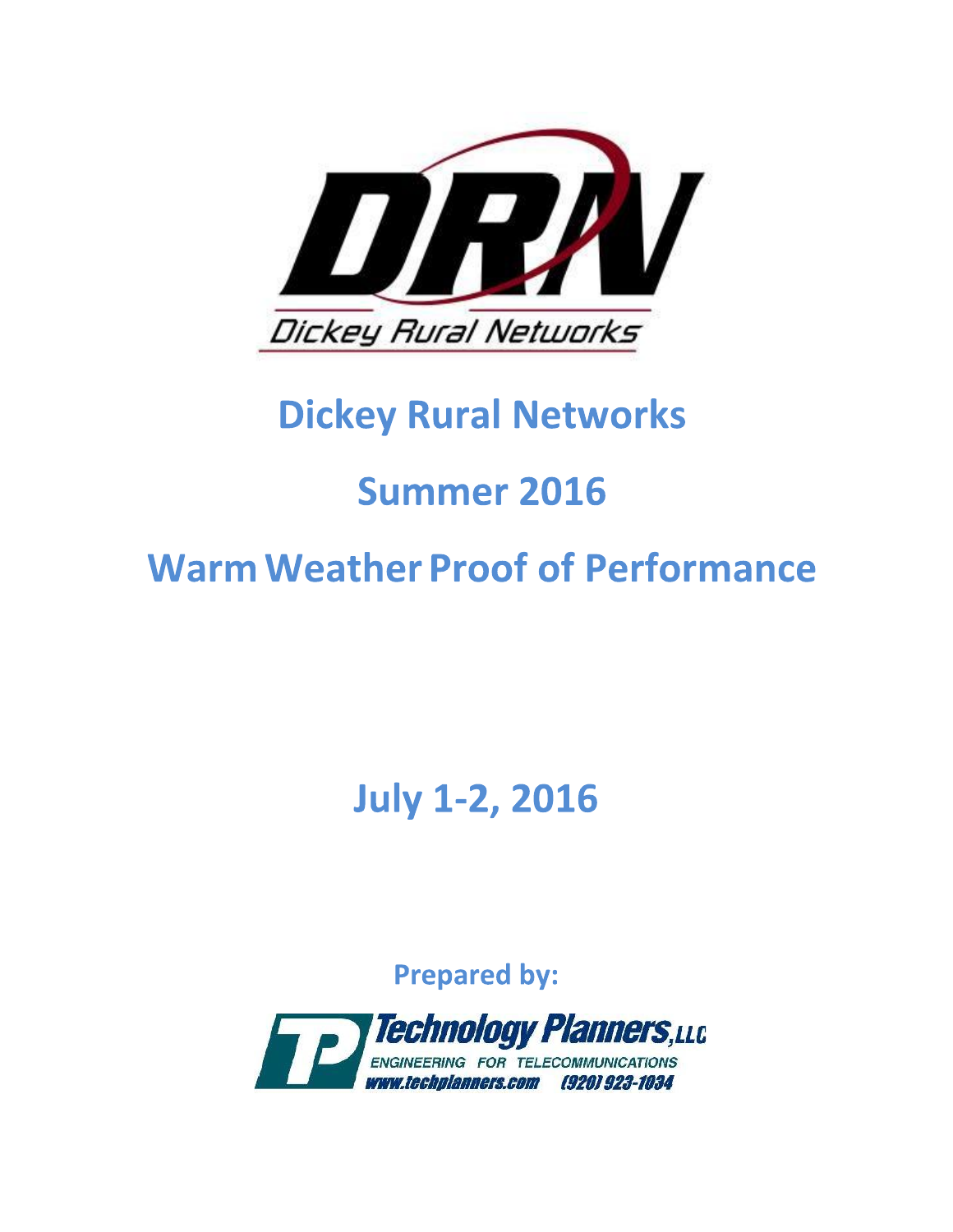

#### Analog RF Proof of Performance Testing Methodology

#### **System Description:**

Dickey Rural Networks CATV network is a fiber to the home (FTTH) system with an RF overlay. The headend is based in Oakes, ND. This headend receives all video signals and processes them for distribution. There is no frequency altering equipment downstream from this location.

The total system bandwidth is 860 MHz. Per FCC rules; plant testing will be performed on the analog bandwidth using 12 analog test channels evenly spread across the widest possible frequency range.

Digital RF tier customers are supplied with set tops by the operator. The RF performance of these units is a matter of the manufacturer's specifications. All are well known units in common usage throughout the industry (Motorola/Arris, Scientific Atlanta/Cisco).

#### **Testing Equipment & Procedures:**

These system performance measurements were made by using the following test instruments: Tektronix 2715 spectrum analyzer, Tektronix TSG-120 test signal generator, JDSU SDA-4040D, CLI-1750, & CLI-1450 signal level meters, 100 Ft. length of RG-6 coaxial cable standard to the system.

SCTE Measurement Recommended Practices for Cable Systems are followed for all testing procedures. All tests were performed at locations meeting with FCC rules, and with the proper number of specified channels, based on system bandwidth.

The headend hardware was left in the normal operating condition, supplying the normal programming content for all tests that did not require alteration for testing. Second Order and C/N tests were performed during active video modulation, using vertical interface gating. The carrier was removed from the modulator to enable Composite Triple Beat testing. An FCC multiburst video test pattern was substituted for In Channel Frequency Response tests.

*ENGINEERING FOR TELECOMMUNICATIONS*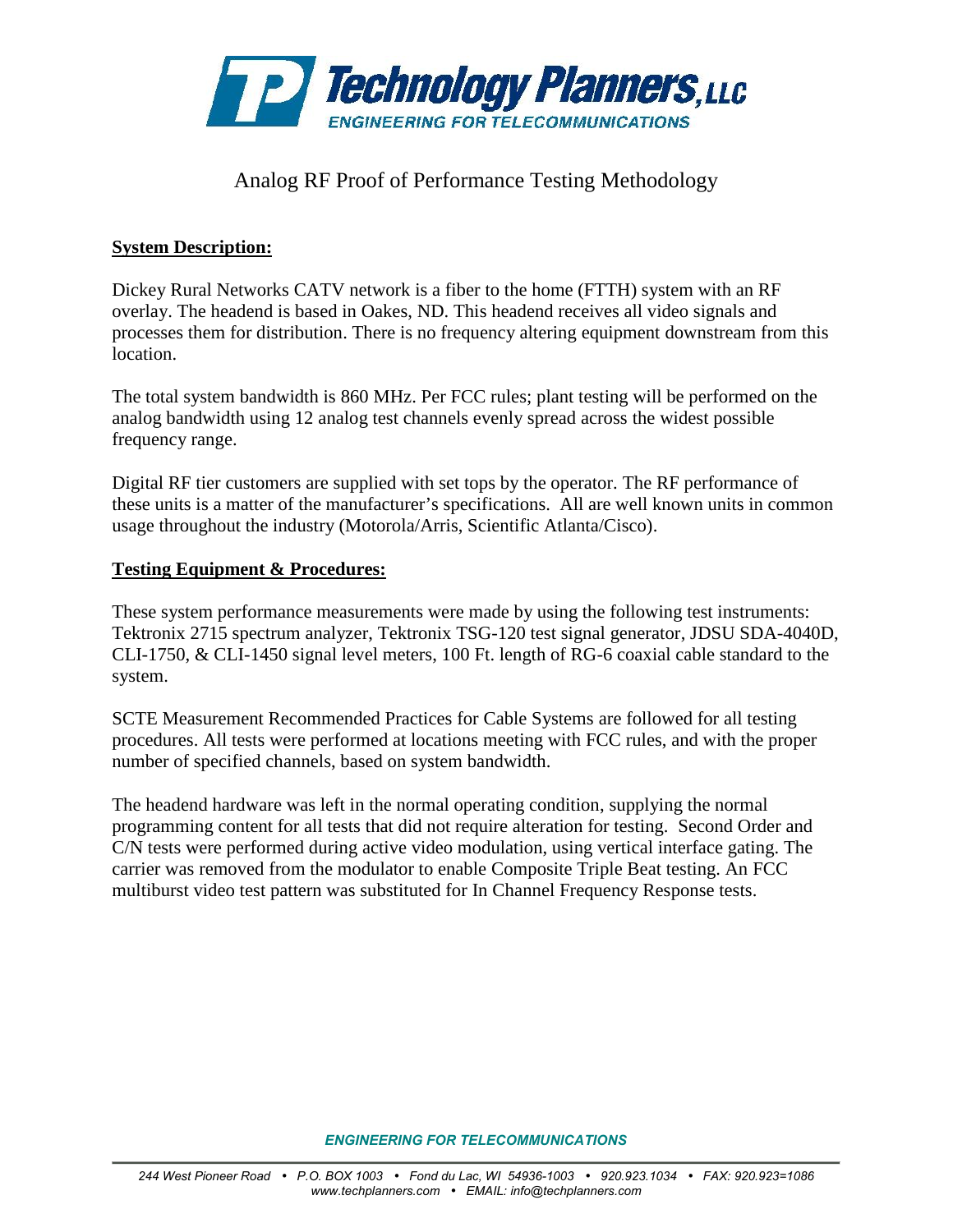# Location Report: RF Modulating Site (Headend)

| Test Location:  | Dickey Rural Headend Oakes, ND |          |      |  |  |  |  |
|-----------------|--------------------------------|----------|------|--|--|--|--|
| Date:           |                                | 7/1/2016 |      |  |  |  |  |
| Video Standard: |                                | NTSC.    |      |  |  |  |  |
|                 | Pass                           |          | Fail |  |  |  |  |

| <b>EIA Channel</b> | Standard<br>Frequency<br>$\overline{\text{(MHz)}}$ | Program           | <b>Visual Carrier</b><br>Level (dBmV) |               | Visual Carrier<br>Frequency (MHz) |                      | Aural Carrier △<br>(dBc) | <b>Aural Carrier</b><br><b>Frequency Offset</b><br>(MHz) |  |
|--------------------|----------------------------------------------------|-------------------|---------------------------------------|---------------|-----------------------------------|----------------------|--------------------------|----------------------------------------------------------|--|
| $\overline{2}$     | 55.2500                                            | <b>GUIDE</b>      | 18.8                                  | $\mathscr{A}$ | 55.249927                         |                      | $-14.1$                  | 4.500000                                                 |  |
| 4                  | 67.2500                                            | <b>CBS</b>        | 19.3                                  |               | 67.249909                         |                      | $-14.9$                  | 4.499991                                                 |  |
| 5                  | 77.2500                                            | <b>CSPN</b>       | 19.1                                  |               | 77.249945                         |                      | $-13.2$                  | 4.499993                                                 |  |
| 6                  | 83.2500                                            | ABC               | 18.8                                  |               | 83.249887                         | √                    | $-14.3$                  | 4.500017                                                 |  |
| 95 A5              | 91.2500                                            | <b>BEKcen</b>     | 18.3                                  |               | 91.249991                         |                      | $-15.0$                  | 4.500000                                                 |  |
| $99A1+$            | 115.2750                                           | <b>TRNADO</b>     | 18.7                                  |               | 115.274844                        | $\checkmark$         | $-15.5$                  | 4.499977                                                 |  |
| $14A^{-+}$         | 121.2375                                           | <b>HSN</b>        | 19.0                                  |               | 121.237162                        | √                    | $-15.4$                  | 4.499985                                                 |  |
| $15B++$            | 127.2625                                           | <b>WEATHR</b>     | 19.0                                  |               | 127.262147                        |                      | $-14.3$                  | 4.499982                                                 |  |
| $16C +$            | 133.2375                                           | <b>DRNCOM</b>     | 18.9                                  |               | 133.236874                        |                      | $-14.7$                  | 4.499969                                                 |  |
| 17 D               | 139.2500                                           | <b>QVC</b>        | 18.7                                  |               | 139.249348                        |                      | $-15.7$                  | 4.499984                                                 |  |
| 7                  | 175.2500                                           | <b>BEK</b>        | 18.4                                  |               | 175.249992                        |                      | $-16.3$                  | 4.499977                                                 |  |
| $\, 8$             | 181.2500                                           | <b>CW</b>         | 18.5                                  |               | 181.249502                        |                      | $-15.0$                  | 4.499977                                                 |  |
| 9                  | 187.2500                                           | <b>DRNWE</b>      | 18.1                                  |               | 187.249491                        |                      | $-13.7$                  | 4.499992                                                 |  |
| 10                 | 193.2500                                           | <b>FOX</b>        | 18.3                                  |               | 193.249748                        |                      | $-16.4$                  | 4.500037                                                 |  |
| 11                 | 199.2500                                           | <b>NBC</b>        | 18.5                                  |               | 199.249741                        |                      | $-15.3$                  | 4.499994                                                 |  |
| 12                 | 205.2500                                           | CSPAN2            | 18.8                                  |               | 205.249853                        |                      | $-15.6$                  | 4.499998                                                 |  |
| 13                 | 211.2500                                           | <b>PBS</b>        | 18.3                                  |               | 211.249014                        |                      | $-15.5$                  | 4.499977                                                 |  |
| $24K +$            | 223.2500                                           | <b>ESPN</b>       | 18.4                                  |               | 223.248954                        |                      | $-14.5$                  | 4.499977                                                 |  |
| $25L++$            | 229.2625                                           | ESPN <sub>2</sub> | 18.1                                  |               | 229.261078                        |                      | $-14.4$                  | 4.499989                                                 |  |
| $26 M +$           | 235.2375                                           | <b>ESPNcl</b>     | 18.9                                  |               | 235.236034                        |                      | $-13.8$                  | 4.499970                                                 |  |
| $27 N +$           | 241.2375                                           | <b>ESPNew</b>     | 18.8                                  |               | 241.235997                        |                      | $-15.0$                  | 4.499967                                                 |  |
| $280 - +$          | 247.2375                                           | <b>TBS</b>        | 18.4                                  |               | 247.235952                        | ✔                    | $-15.9$                  | 4.499968                                                 |  |
| $29P-+$            | 253.2375                                           | <b>LIFETM</b>     | 18.6                                  |               | 253.235908                        |                      | $-15.1$                  | 4.499980                                                 |  |
| $30Q-+$            | 259.2375                                           | <b>DISNEY</b>     | 18.6                                  |               | 259.235866                        |                      | $-15.1$                  | 4.499977                                                 |  |
| $31 R +$           | 265.2375                                           | <b>USA</b>        | 18.6                                  |               | 265.235829                        |                      | $-15.2$                  | 4.499967                                                 |  |
| $32 S++$           | 271.2375                                           | ABCfam            | 18.7                                  |               | 271.235925                        |                      | $-15.0$                  | 4.499975                                                 |  |
| $37$ AA-+          | 301.2375                                           | <b>TNT</b>        | 19.3                                  |               | 301.235751                        |                      | $-14.4$                  | 4.499978                                                 |  |
| $38$ BB-+          | 307.2375                                           | <b>DISCVR</b>     | 18.7                                  |               | 307.235714                        | ✔                    | $-15.4$                  | 4.499971                                                 |  |
| $40$ DD-+          | 319.2375                                           | <b>HEADLN</b>     | 18.0                                  |               | 319.237050                        | $\blacktriangleleft$ | $-14.7$                  | 4.499992                                                 |  |
| $41EE-+$           | 325.2375                                           | FOXsn             | 18.9                                  |               | 325.237040                        |                      | $-15.6$                  | 4.499993                                                 |  |
| $42 FF++$          | 331.2750                                           | ANIMAL            | 18.3                                  |               | 331.274055                        | ✔                    | $-15.0$                  | 4.499978                                                 |  |
| $43 G - +$         | 337.2375                                           | AMC               | 18.6                                  |               | 337.236537                        |                      | $-14.3$                  | 4.500005                                                 |  |
| $44$ HH- $+$       | 343.2375                                           | <b>HISTRY</b>     | 19.3                                  |               | 343.235843                        |                      | $-15.0$                  | 4.499967                                                 |  |
| $45$ II-+          | 349.2375                                           | <b>TLC</b>        | 19.0                                  |               | 349.235813                        | ✔                    | $-16.2$                  | 4.499956                                                 |  |
| $46$ JJ-+          | 355.2375                                           | <b>TOON</b>       | 18.7                                  |               | 355.234984                        |                      | $-15.5$                  | 4.499971                                                 |  |
| $47$ KK + +        | 361.2625                                           | <b>HGTV</b>       | 18.5                                  |               | 361.261481                        | √                    | $-15.1$                  | 4.499987                                                 |  |
| $48 L - +$         | 367.2375                                           | A&E               | 18.9                                  |               | 367.237762                        | $\blacktriangleleft$ | $-15.3$                  | 4.500010                                                 |  |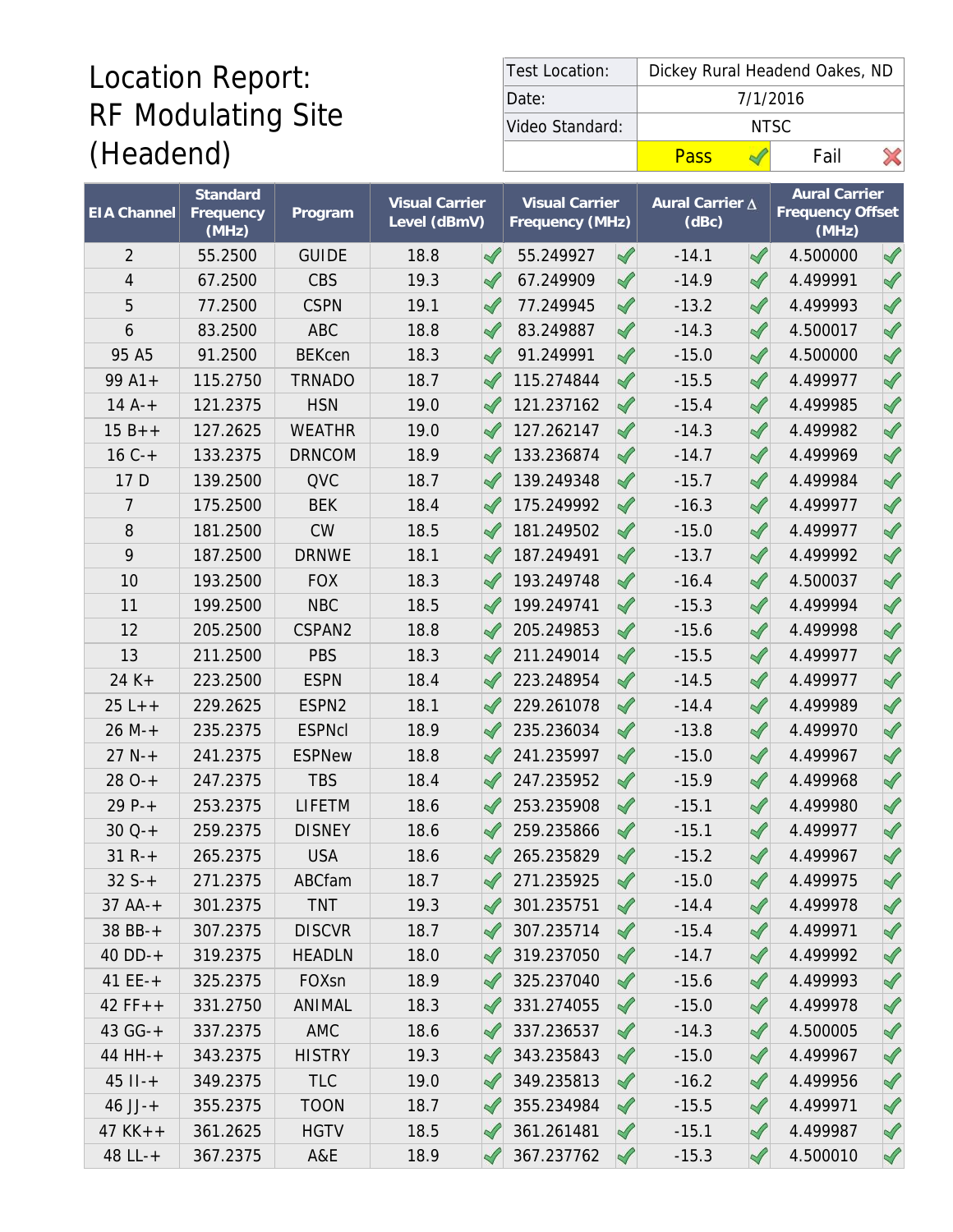# Location Report: RF Modulating Site (Headend)

| Test Location:  | Dickey Rural Headend Oakes, ND |          |      |  |  |  |  |
|-----------------|--------------------------------|----------|------|--|--|--|--|
| Date:           |                                | 7/1/2016 |      |  |  |  |  |
| Video Standard: |                                | NTSC.    |      |  |  |  |  |
|                 | Pass                           |          | Fail |  |  |  |  |

| <b>EIA Channel</b> | Standard<br>Frequency<br>$\overline{\text{(MHz)}}$ | Program       | <b>Visual Carrier</b><br>Level (dBmV) | <b>Visual Carrier</b><br>Frequency (MHz) |                          | Aural Carrier △<br>(dBc) |  | <b>Aural Carrier</b><br><b>Frequency Offset</b><br>(MHz) |  |
|--------------------|----------------------------------------------------|---------------|---------------------------------------|------------------------------------------|--------------------------|--------------------------|--|----------------------------------------------------------|--|
| 49 MM-+            | 373.2375                                           | <b>CNBC</b>   | 18.9                                  | 373.237768                               |                          | $-14.9$                  |  | 4.499997                                                 |  |
| $50$ NN-+          | 379.2375                                           | <b>OWN</b>    | 18.6                                  | 379.237774                               | ✔                        | $-14.9$                  |  | 4.499998                                                 |  |
| $5100-+$           | 385.2375                                           | <b>TCM</b>    | 18.6                                  | 385.237779                               |                          | $-15.1$                  |  | 4.500004                                                 |  |
| 52 PP-+            | 391.2375                                           | <b>OUTDR</b>  | 19.2                                  | 391.237784                               |                          | $-15.7$                  |  | 4.500005                                                 |  |
| 53 QQ-+            | 397.2375                                           | <b>TRAVEL</b> | 18.8                                  | 397.237792                               | ℐ                        | $-14.9$                  |  | 4.499987                                                 |  |
| <b>54 RR</b>       | 403.2500                                           | <b>CNN</b>    | 18.5                                  | 403.250302                               | S                        | $-15.1$                  |  | 4.499999                                                 |  |
| 55 SS              | 409.2500                                           | <b>DIY</b>    | 17.8                                  | 409.250305                               |                          | $-13.1$                  |  | 4.500006                                                 |  |
| 56 TT              | 415.2500                                           | <b>NATGEO</b> | 18.8                                  | 415.247079                               |                          | $-15.0$                  |  | 4.499966                                                 |  |
| 57 UU              | 421.2500                                           | FOXnew        | 19.1                                  | 421.247037                               | $\checkmark$             | $-13.9$                  |  | 4.499977                                                 |  |
| 59 WW              | 433.2500                                           | <b>MSNBC</b>  | 18.5                                  | 433.246952                               |                          | $-15.1$                  |  | 4.499969                                                 |  |
| 60 XX              | 439.2500                                           | <b>BRAVO</b>  | 19.0                                  | 439.246908                               |                          | $-13.7$                  |  | 4.499967                                                 |  |
| 61 YY              | 445.2500                                           | <b>DSNYxd</b> | 18.5                                  | 445.247906                               |                          | $-15.5$                  |  | 4.499979                                                 |  |
| 62 ZZ              | 451.2500                                           | <b>GOLF</b>   | 18.3                                  | 451.246822                               | $\overline{\mathscr{A}}$ | $-15.5$                  |  | 4.499967                                                 |  |
| 64 BBB             | 463.2500                                           | <b>FOOD</b>   | 18.4                                  | 463.246738                               |                          | $-13.1$                  |  | 4.499972                                                 |  |
| <b>65 CCC</b>      | 469.2500                                           | <b>GSN</b>    | 18.0                                  | 469.249284                               | $\checkmark$             | $-14.8$                  |  | 4.499991                                                 |  |
| <b>67 EEE</b>      | 481.2500                                           | <b>FX</b>     | 18.4                                  | 481.249266                               |                          | $-15.5$                  |  | 4.500026                                                 |  |
| <b>68 FFF</b>      | 487.2500                                           | FOXspt        | 19.0                                  | 487.249251                               | ℐ                        | $-15.0$                  |  | 4.499998                                                 |  |
| 69 GGG             | 493.2500                                           | YouToo        | 18.8                                  | 493.249240                               | √                        | $-15.4$                  |  | 4.499994                                                 |  |
| <b>70 HHH</b>      | 499.2500                                           | <b>GAC</b>    | 18.9                                  | 499.249229                               |                          | $-15.3$                  |  | 4.499988                                                 |  |
| <b>71 III</b>      | 505.2500                                           | truTV         | 18.4                                  | 505.249215                               | ✔                        | $-15.2$                  |  | 4.499992                                                 |  |
| 72 JJJ             | 511.2500                                           | <b>HLMARK</b> | 18.6                                  | 511.249210                               |                          | $-14.4$                  |  | 4.499994                                                 |  |
| <b>73 KKK</b>      | 517.2500                                           | <b>OXYGEN</b> | 19.0                                  | 517.249604                               |                          | $-14.1$                  |  | 4.500000                                                 |  |
| <b>74 LLL</b>      | 523.2500                                           | <b>NBCspt</b> | 18.6                                  | 523.249602                               |                          | $-14.6$                  |  | 4.500000                                                 |  |
| 75 MMM             | 529.2500                                           | <b>ION</b>    | 18.7                                  | 529.249596                               | $\overline{\mathscr{A}}$ | $-14.4$                  |  | 4.500108                                                 |  |
| <b>76 NNN</b>      | 535.2500                                           | <b>RFD TV</b> | 19.0                                  | 535.248486                               |                          | $-14.8$                  |  | 4.499982                                                 |  |
| 77 000             | 541.2500                                           | SyFy          | 18.8                                  | 541.249590                               |                          | $-14.7$                  |  | 4.499995                                                 |  |
| <b>78 PPP</b>      | 547.2500                                           | <b>SPTMEN</b> | 18.9                                  | 547.249584                               |                          | $-14.9$                  |  | 4.499999                                                 |  |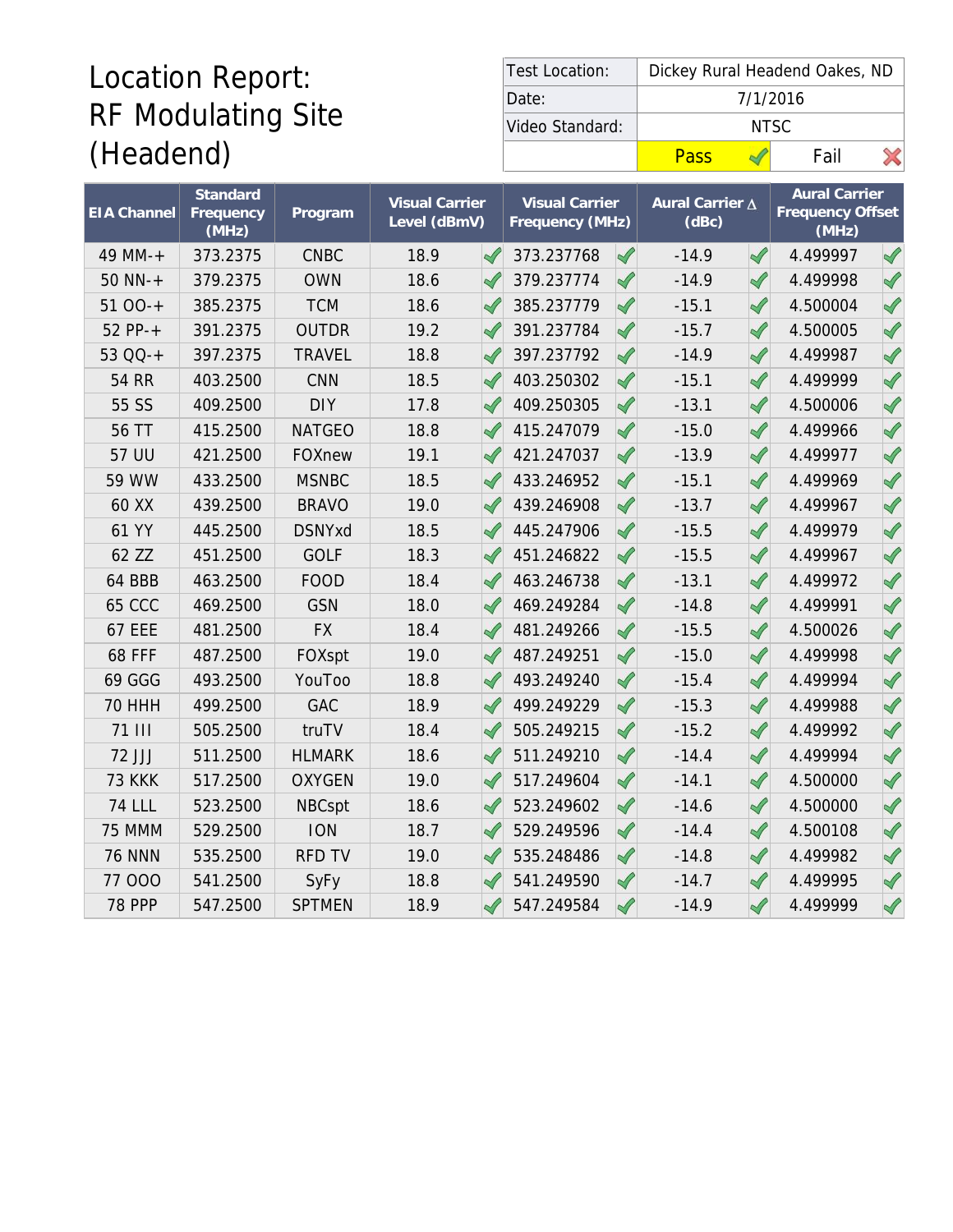| Test Location:  |      | Forbes, ND |  |  |  |  |  |  |
|-----------------|------|------------|--|--|--|--|--|--|
| Date:           |      | 7/1/2016   |  |  |  |  |  |  |
| Video Standard: |      | NTSC.      |  |  |  |  |  |  |
|                 | Pass | Fail       |  |  |  |  |  |  |

# Selected Test Channels

| <b>EIA Channel</b> | Standard<br>Frequency<br>(MHz) | Program       | <b>Visual Carrier</b><br>Level (dBmV) | Visual Carrier<br>Frequency (MHz) |  | Aural Carrier A<br>(dBc) |  | <b>Aural Carrier</b><br>Frequency Offset<br>(MHz) |  |
|--------------------|--------------------------------|---------------|---------------------------------------|-----------------------------------|--|--------------------------|--|---------------------------------------------------|--|
| 2                  | 55.2500                        | <b>GUIDE</b>  | 18.7                                  | 55.249928                         |  | $-14.1$                  |  | 4.499984                                          |  |
| 7                  | 175.2500                       | <b>BEK</b>    | 18.5                                  | 175.250018                        |  | $-15.6$                  |  | 4.500000                                          |  |
| 26 M               | 235.2375                       | <b>ESPNcI</b> | 18.9                                  | 235.236073                        |  | $-14.6$                  |  | 4.499971                                          |  |
| $280-+$            | 247.2375                       | <b>TBS</b>    | 18.2                                  | 247.236007                        |  | $-15.8$                  |  | 4.499979                                          |  |
| $32S+$             | 271.2375                       | ABCfam        | 18.5                                  | 271.236004                        |  | $-15.3$                  |  | 4.499973                                          |  |
| $46$ JJ-+          | 355.2375                       | <b>TOON</b>   | 18.7                                  | 355.235034                        |  | $-15.5$                  |  | 4.499969                                          |  |
| 55 SS              | 409.2500                       | <b>DIY</b>    | 17.9                                  | 409.250342                        |  | $-13.4$                  |  | 4.500010                                          |  |
| 59 WW              | 433.2500                       | <b>MSNBC</b>  | 18.0                                  | 433.247000                        |  | $-15.3$                  |  | 4.499970                                          |  |
| 61 YY              | 445.2500                       | <b>DSNYxd</b> | 18.3                                  | 445.247999                        |  | $-15.7$                  |  | 4.499982                                          |  |
| 69 GGG             | 493.2500                       | YouToo        | 18.1                                  | 493.249280                        |  | $-15.2$                  |  | 4.499985                                          |  |
| <b>71 III</b>      | 505.2500                       | truTV         | 18.2                                  | 505.249257                        |  | $-15.6$                  |  | 4.499993                                          |  |
| <b>78 PPP</b>      | 547.2500                       | Sptman        | 18.2                                  | 547.249620                        |  | $-14.6$                  |  | 4.500000                                          |  |

#### RF Carrier Performance Measurements

| <b>EIA Channel</b> | Standard<br>Frequency<br>(MHz) | Program       | Carrier to Noise<br>(dB) | <b>Coherent Second</b><br>Order (dBc) | <b>Coherent Triple</b><br>Beat (dBc) | In Channel<br>Response (dB) |  |
|--------------------|--------------------------------|---------------|--------------------------|---------------------------------------|--------------------------------------|-----------------------------|--|
| $\overline{2}$     | 55.2500                        | <b>GUIDE</b>  | 48.7                     | $-69.50$                              | $-66.0$                              | 1.3                         |  |
| 7                  | 175.2500                       | <b>BEK</b>    | 49.8                     | $-63.90$                              | $-64.5$                              | 1.1                         |  |
| 26 M               | 235.2375                       | <b>ESPNcI</b> | 51.4                     | $-68.30$                              | $-63.5$                              | 0.9                         |  |
| $280-+$            | 247.2375                       | <b>TBS</b>    | 50.1                     | $-69.50$                              | $-62.4$                              | 0.9                         |  |
| $32S+$             | 271.2375                       | <b>ABCfam</b> | 50.8                     | $-65.80$                              | $-63.6$                              | 0.9                         |  |
| $46$ JJ-+          | 355.2375                       | <b>TOON</b>   | 50.5                     | $-68.40$                              | $-63.2$                              | 1.4                         |  |
| 55 SS              | 409.2500                       | <b>DIY</b>    | 49.9                     | $-65.00$                              | $-61.2$                              | 1.4                         |  |
| 59 WW              | 433.2500                       | <b>MSNBC</b>  | 49.3                     | $-63.70$                              | $-62.2$                              | 0.8                         |  |
| 61 YY              | 445.2500                       | <b>DSNYxd</b> | 49.9                     | $-66.50$                              | $-60.1$                              | 0.7                         |  |
| 69 GGG             | 493.2500                       | YouToo        | 50.0                     | $-65.70$                              | $-59.7$                              | 0.7                         |  |
| <b>71 III</b>      | 505.2500                       | truTV         | 50.0                     | $-66.70$                              | $-62.2$                              | 0.8                         |  |
| <b>78 PPP</b>      | 547.2500                       | Sptman        | 50.3                     | $-66.50$                              | $-62.9$                              | 0.1                         |  |

Hum & Low Frequency **1.0% Disturbance**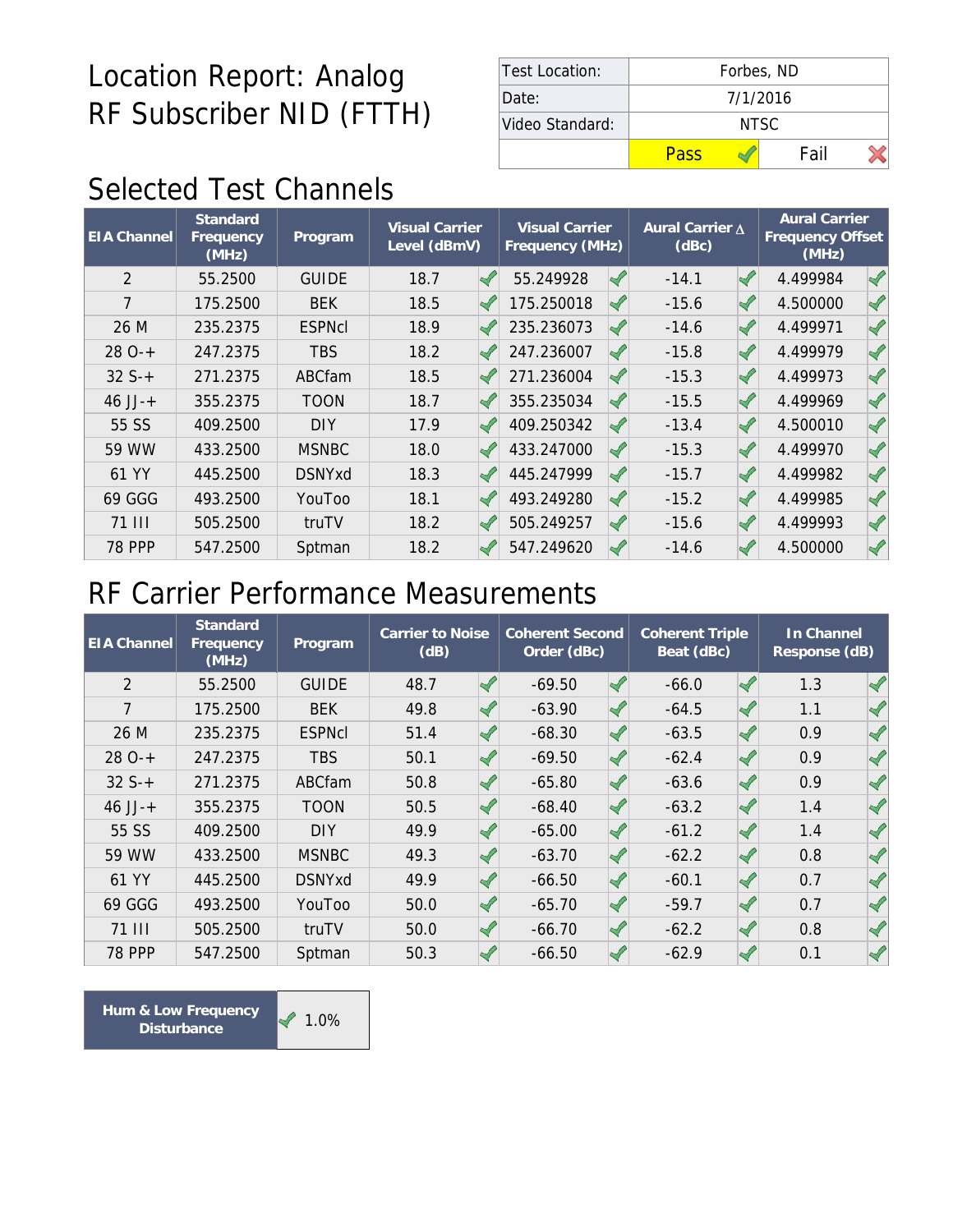| Test Location:  |      |          | Forbes, ND |  |
|-----------------|------|----------|------------|--|
| Date:           |      | 7/1/2016 |            |  |
| Video Standard: |      |          | NTSC.      |  |
|                 | Pass |          | Fail       |  |

|                |                                | Test $#1$             | Test $#2$             | Test $#3$             | Test #4               |                      |
|----------------|--------------------------------|-----------------------|-----------------------|-----------------------|-----------------------|----------------------|
|                | Date                           | 7/1/2016              | 7/1/2016              | 7/1/2016              | 7/2/2016              |                      |
|                | Time                           | 11:32:22 AM           | 5:32:22 PM            | 11:32:22 PM           | 5:32:22 AM            |                      |
|                | Ext Temp                       | $77^{\circ}$ F        | $75^{\circ}F$         | $72^{\circ}F$         | 70°F                  |                      |
| EIA Channel    | Standard<br>Frequency<br>(MHz) | Video Level<br>(dBmV) | Video Level<br>(dBmV) | Video Level<br>(dBmV) | Video Level<br>(dBmV) | 24 Hour<br>Deviation |
| $\overline{2}$ | 55.2500                        | 16.5                  | 16.2                  | 18.1                  | 17.5                  | 1.9                  |
| 4              | 67.2500                        | 16.6                  | 16.7                  | 17.2                  | 17.3                  | 0.7                  |
| 5              | 77.2500                        | 17.9                  | 15.6                  | 16.3                  | 17.7                  | 2.3                  |
| 6              | 83.2500                        | 17.8                  | 16.6                  | 15.5                  | 16.7                  | 2.3                  |
| 95 A5          | 91.2500                        | 15.9                  | 17.1                  | 16.3                  | 16.5                  | 1.2                  |
| $99A1+$        | 115.2750                       | 16.7                  | 17.0                  | 17.0                  | 15.8                  | 1.2                  |
| $14A^{-+}$     | 121.2375                       | 16.6                  | 15.6                  | 15.6                  | 18.2                  | 2.6                  |
| $15B++$        | 127.2625                       | 16.3                  | 16.7                  | 17.6                  | 15.8                  | 1.8                  |
| $16C +$        | 133.2375                       | 15.6                  | 16.3                  | 16.1                  | 17.8                  | 2.2                  |
| 17 D           | 139.2500                       | 15.5                  | 16.0                  | 16.2                  | 16.0                  | 0.7                  |
| 7              | 175.2500                       | 16.6                  | 16.2                  | 16.6                  | 17.8                  | 1.6                  |
| $\, 8$         | 181.2500                       | 15.5                  | 15.9                  | 17.9                  | 17.6                  | 2.4                  |
| 9              | 187.2500                       | 17.1                  | 16.0                  | 17.3                  | 16.2                  | 1.3                  |
| 10             | 193.2500                       | 16.6                  | 17.2                  | 17.9                  | 16.5                  | 1.4                  |
| 11             | 199.2500                       | 18.1                  | 16.7                  | 16.7                  | 16.4                  | 1.7                  |
| 12             | 205.2500                       | 15.5                  | 15.5                  | 17.7                  | 18.1                  | 2.6                  |
| 13             | 211.2500                       | 17.9                  | 18.2                  | 17.7                  | 17.4                  | 0.8                  |
| $24 K +$       | 223.2500                       | 16.5                  | 15.6                  | 16.1                  | 16.1                  | 0.9                  |
| $25L++$        | 229.2625                       | 15.8                  | 15.6                  | 18.1                  | 15.9                  | 2.5                  |
| $26 M +$       | 235.2375                       | 15.8                  | 17.9                  | 17.1                  | 15.5                  | 2.4                  |
| $27 N +$       | 241.2375                       | 17.9                  | 16.6                  | 16.2                  | 16.3                  | 1.7                  |
| $280-+$        | 247.2375                       | 16.3                  | 17.7                  | 15.6                  | 15.8                  | 2.1                  |
| $29P-+$        | 253.2375                       | 15.8                  | 15.6                  | 17.9                  | 16.7                  | 2.3                  |
| $30Q-+$        | 259.2375                       | 16.6                  | 16.5                  | 15.6                  | 18.0                  | 2.4                  |
| $31 R +$       | 265.2375                       | 16.5                  | 16.1                  | 17.3                  | 17.1                  | 1.2                  |
| $32S+$         | 271.2375                       | 16.4                  | 15.5                  | 16.8                  | 16.1                  | 1.3                  |
| $37 AA-+$      | 301.2375                       | 16.4                  | 16.3                  | 16.5                  | 15.7                  | 0.8                  |
| 38 BB-+        | 307.2375                       | 17.3                  | 15.9                  | 16.9                  | 16.6                  | 1.4                  |
| $40$ DD-+      | 319.2375                       | 17.5                  | 16.5                  | 17.0                  | 16.6                  | 1.0                  |
| $41EE++$       | 325.2375                       | 16.1                  | 16.1                  | 18.0                  | 16.5                  | 1.9                  |
| $42 FF++$      | 331.2750                       | 15.6                  | 18.2                  | 17.2                  | 17.9                  | 2.6                  |
| 43 GG-+        | 337.2375                       | 17.4                  | 17.1                  | 16.4                  | 18.1                  | 1.7                  |
| 44 HH-+        | 343.2375                       | 16.7                  | 18.2                  | 15.8                  | 17.3                  | 2.4                  |
| $45$ $11 - +$  | 349.2375                       | 17.3                  | 18.1                  | 17.9                  | 17.6                  | 0.8                  |
| $46$ JJ-+      | 355.2375                       | 16.1                  | 16.8                  | 15.9                  | 17.9                  | 2.0                  |
| $47$ KK + +    | 361.2625                       | 16.1                  | 18.2                  | 16.8                  | 15.7                  | 2.5                  |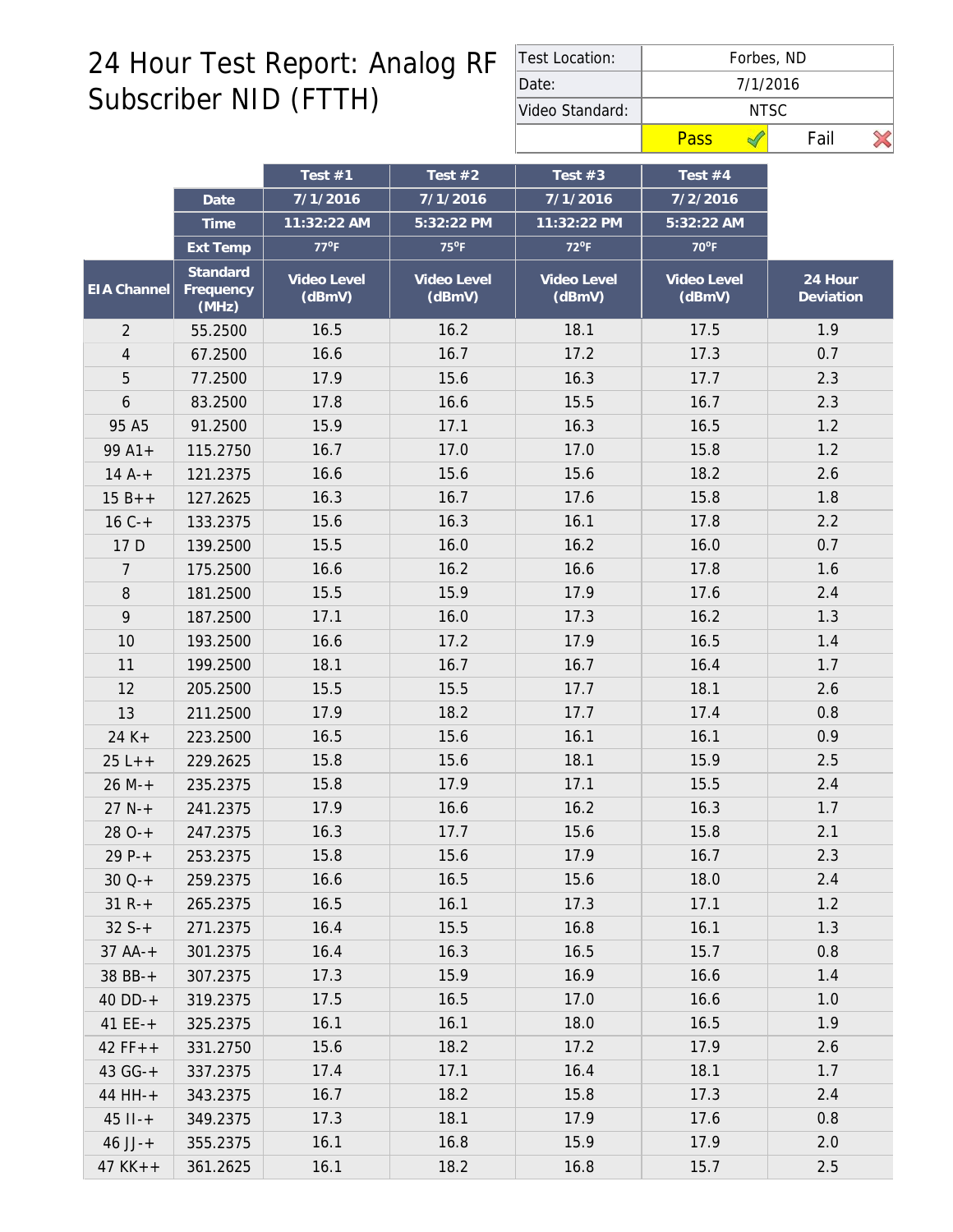| Test Location:  |      | Forbes, ND |  |  |  |  |  |  |
|-----------------|------|------------|--|--|--|--|--|--|
| Date:           |      | 7/1/2016   |  |  |  |  |  |  |
| Video Standard: |      | NTSC       |  |  |  |  |  |  |
|                 | Pass | Fail       |  |  |  |  |  |  |

|                    |                                | Test #1               | Test $#2$             | Test $#3$             | Test $#4$             |                      |
|--------------------|--------------------------------|-----------------------|-----------------------|-----------------------|-----------------------|----------------------|
|                    | Date                           | 7/1/2016              | 7/1/2016              | 7/1/2016              | 7/2/2016              |                      |
|                    | Time                           | 11:32:22 AM           | 5:32:22 PM            | 11:32:22 PM           | 5:32:22 AM            |                      |
|                    | Ext Temp                       | $77^{\circ}$ F        | $75^{\circ}$ F        | $72^{\circ}F$         | $70^{\circ}$ F        |                      |
| <b>EIA</b> Channel | Standard<br>Frequency<br>(MHz) | Video Level<br>(dBmV) | Video Level<br>(dBmV) | Video Level<br>(dBmV) | Video Level<br>(dBmV) | 24 Hour<br>Deviation |
| 48 LL-+            | 367.2375                       | 16.2                  | 18.2                  | 17.0                  | 16.1                  | 2.1                  |
| 49 MM-+            | 373.2375                       | 16.7                  | 18.1                  | 15.8                  | 15.6                  | 2.5                  |
| $50$ NN-+          | 379.2375                       | 18.2                  | 18.2                  | 15.8                  | 17.1                  | 2.4                  |
| $5100-+$           | 385.2375                       | 17.5                  | 17.1                  | 17.5                  | 17.9                  | 0.8                  |
| $52 PP - +$        | 391.2375                       | 16.4                  | 16.5                  | 16.4                  | 17.6                  | 1.2                  |
| 53 QQ-+            | 397.2375                       | 17.7                  | 16.2                  | 17.6                  | 18.1                  | 1.9                  |
| 54 RR              | 403.2500                       | 17.7                  | 17.8                  | 16.1                  | 17.5                  | 1.7                  |
| 55 SS              | 409.2500                       | 17.0                  | 16.9                  | 17.1                  | 16.0                  | 1.1                  |
| 56 TT              | 415.2500                       | 16.6                  | 15.7                  | 15.6                  | 17.5                  | 1.9                  |
| 57 UU              | 421.2500                       | 18.2                  | 15.8                  | 17.0                  | 15.9                  | 2.4                  |
| 59 WW              | 433.2500                       | 15.8                  | 18.1                  | 15.5                  | 18.2                  | 2.7                  |
| 60 XX              | 439.2500                       | 17.3                  | 15.8                  | 17.9                  | 16.7                  | 2.1                  |
| 61 YY              | 445.2500                       | 16.3                  | 16.9                  | 15.9                  | 17.7                  | 1.8                  |
| 62 ZZ              | 451.2500                       | 16.4                  | 15.6                  | 17.3                  | 16.3                  | 1.7                  |
| 64 BBB             | 463.2500                       | 15.9                  | 16.0                  | 17.2                  | 16.1                  | 1.3                  |
| <b>65 CCC</b>      | 469.2500                       | 16.4                  | 15.9                  | 16.0                  | 16.5                  | 0.6                  |
| <b>67 EEE</b>      | 481.2500                       | 17.4                  | 16.6                  | 16.6                  | 17.5                  | 0.9                  |
| <b>68 FFF</b>      | 487.2500                       | 17.5                  | 16.9                  | 17.9                  | 17.3                  | 1.0                  |
| 69 GGG             | 493.2500                       | 18.2                  | 17.1                  | 16.9                  | 17.2                  | 1.3                  |
| <b>70 HHH</b>      | 499.2500                       | 16.8                  | 15.5                  | 17.8                  | 16.0                  | 2.3                  |
| <b>71 III</b>      | 505.2500                       | 17.2                  | 16.6                  | 15.9                  | 17.8                  | 1.9                  |
| 72 JJJ             | 511.2500                       | 16.1                  | 17.2                  | 15.6                  | 16.5                  | 1.6                  |
| <b>73 KKK</b>      | 517.2500                       | 18.2                  | 18.1                  | 15.6                  | 16.3                  | 2.6                  |
| <b>74 LLL</b>      | 523.2500                       | 17.6                  | 15.6                  | 17.3                  | 17.7                  | 2.1                  |
| 75 MMM             | 529.2500                       | 18.2                  | 16.7                  | 17.5                  | 15.8                  | 2.4                  |
| <b>76 NNN</b>      | 535.2500                       | 17.7                  | 15.5                  | 16.4                  | 17.2                  | 2.2                  |
| 77 000             | 541.2500                       | 17.6                  | 18.1                  | 18.0                  | 16.7                  | 1.4                  |
| <b>78 PPP</b>      | 547.2500                       | 17.4                  | 17.0                  | 17.1                  | 18.2                  | 1.2                  |

|                             | I imits           |             |      |  |
|-----------------------------|-------------------|-------------|------|--|
| Minimum Video Carrier Level | $3.0$ dBmV        | <b>Pass</b> | Fail |  |
| Max Delta Video Level       | $15.0 \text{ dB}$ | <b>Pass</b> | Fail |  |
| Minimum Delta Video/Audio   | 10.0 dB           | <b>Pass</b> | Fail |  |
| Max Delta Video/Audio       | $17.0 \text{ dB}$ | <b>Pass</b> | Fail |  |
| Max Delta Adjacent Channels | 3.0 dB            | <b>Pass</b> | Fail |  |
| Max 24 Hour Deviation       | 8.0 dB            | <b>Pass</b> | Fail |  |
|                             |                   |             |      |  |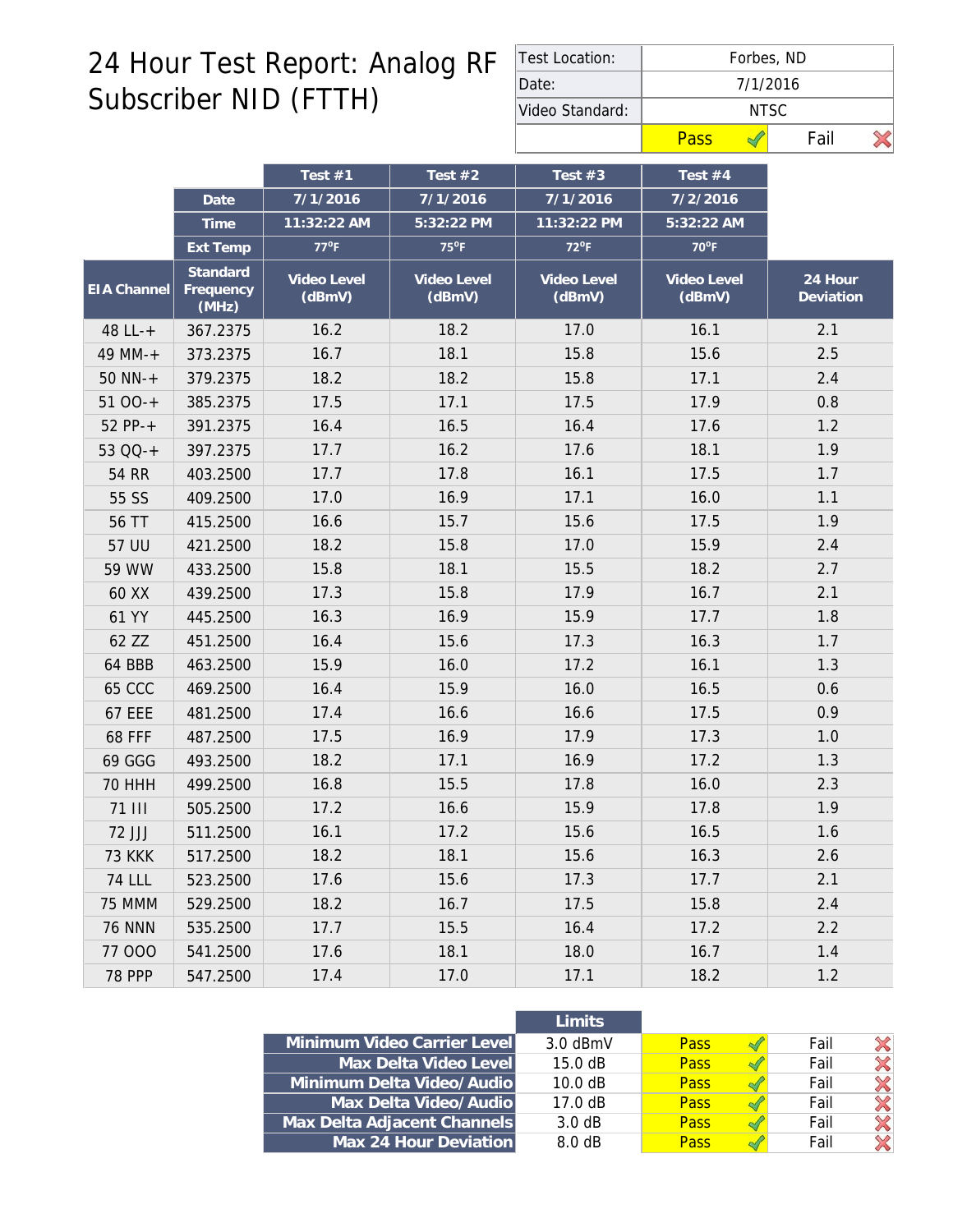| Test Location:  | Fort Ransom, ND |       |      |  |  |  |  |  |
|-----------------|-----------------|-------|------|--|--|--|--|--|
| Date:           | 7/1/2016        |       |      |  |  |  |  |  |
| Video Standard: |                 | NTSC. |      |  |  |  |  |  |
|                 | Pass            |       | Fail |  |  |  |  |  |

# Selected Test Channels

| <b>EIA Channel</b> | Standard<br>Frequency<br>(MHz) | Program       | <b>Visual Carrier</b><br>Level (dBmV) | <b>Visual Carrier</b><br>Frequency (MHz) | Aural Carrier A<br>(dBc) | <b>Aural Carrier</b><br>Frequency Offset<br>(MHz) |  |
|--------------------|--------------------------------|---------------|---------------------------------------|------------------------------------------|--------------------------|---------------------------------------------------|--|
| $\overline{2}$     | 55.2500                        | <b>GUIDE</b>  | 17.7                                  | 55.249935                                | $-14.0$                  | 4.500001                                          |  |
| $\overline{7}$     | 175.2500                       | <b>BEK</b>    | 17.5                                  | 175.250031                               | $-14.7$                  | 4.499977                                          |  |
| 26 M               | 235.2375                       | <b>ESPNcI</b> | 18.1                                  | 235.236098                               | $-14.3$                  | 4.499974                                          |  |
| $280-+$            | 247.2375                       | <b>TBS</b>    | 17.5                                  | 247.236009                               | $-15.8$                  | 4.499977                                          |  |
| $32S+$             | 271.2375                       | ABCfam        | 17.7                                  | 271.235995                               | $-15.3$                  | 4.499981                                          |  |
| $46$ JJ-+          | 355.2375                       | <b>TOON</b>   | 17.9                                  | 355.235039                               | $-15.5$                  | 4.499970                                          |  |
| 55 SS              | 409.2500                       | <b>DIY</b>    | 17.5                                  | 409.250345                               | $-13.4$                  | 4.500008                                          |  |
| 59 WW              | 433.2500                       | <b>MSNBC</b>  | 17.6                                  | 433.247004                               | $-15.0$                  | 4.499968                                          |  |
| 61 YY              | 445.2500                       | <b>DSNYxd</b> | 17.5                                  | 445.248038                               | $-15.6$                  | 4.499972                                          |  |
| 69 GGG             | 493.2500                       | YouToo        | 17.6                                  | 493.249293                               | $-15.2$                  | 4.499989                                          |  |
| <b>71 III</b>      | 505.2500                       | truTV         | 17.3                                  | 505.249270                               | $-15.4$                  | 4.499997                                          |  |
| <b>78 PPP</b>      | 547.2500                       | Sptman        | 17.5                                  | 547.249633                               | $-14.7$                  | 4.499991                                          |  |

#### RF Carrier Performance Measurements

| <b>EIA Channel</b> | Standard<br>Frequency<br>(MHz) | Program       | Carrier to Noise<br>(dB) | <b>Coherent Second</b><br>Order (dBc) | <b>Coherent Triple</b><br>Beat (dBc) | In Channel<br>Response (dB) |  |
|--------------------|--------------------------------|---------------|--------------------------|---------------------------------------|--------------------------------------|-----------------------------|--|
| $\overline{2}$     | 55.2500                        | <b>GUIDE</b>  | 50.0                     | $-70.20$                              | $-67.2$                              | 0.0                         |  |
| 7                  | 175.2500                       | <b>BEK</b>    | 50.3                     | $-65.30$                              | $-66.0$                              | 1.3                         |  |
| 26 M               | 235.2375                       | <b>ESPNcI</b> | 51.4                     | $-70.00$                              | $-65.5$                              | 1.0                         |  |
| $280-+$            | 247.2375                       | <b>TBS</b>    | 50.0                     | $-69.80$                              | $-65.4$                              | 1.1                         |  |
| $32S+$             | 271.2375                       | <b>ABCfam</b> | 51.1                     | $-68.50$                              | $-66.4$                              | 1.2                         |  |
| $46$ JJ-+          | 355.2375                       | <b>TOON</b>   | 51.9                     | $-69.90$                              | $-65.9$                              | 1.0                         |  |
| 55 SS              | 409.2500                       | <b>DIY</b>    | 50.8                     | $-68.80$                              | $-62.4$                              | 0.8                         |  |
| 59 WW              | 433.2500                       | <b>MSNBC</b>  | 50.5                     | $-68.50$                              | $-66.7$                              | 1.4                         |  |
| 61 YY              | 445.2500                       | <b>DSNYxd</b> | 50.6                     | $-69.60$                              | $-64.6$                              | 1.4                         |  |
| 69 GGG             | 493.2500                       | YouToo        | 50.9                     | $-68.50$                              | $-66.0$                              | 0.7                         |  |
| 71 III             | 505.2500                       | truTV         | 51.2                     | $-68.80$                              | $-64.5$                              | 0.9                         |  |
| <b>78 PPP</b>      | 547.2500                       | Sptman        | 51.6                     | $-68.80$                              | $-67.1$                              | 1.3                         |  |

Hum & Low Frequency **1996 1998 Disturbance**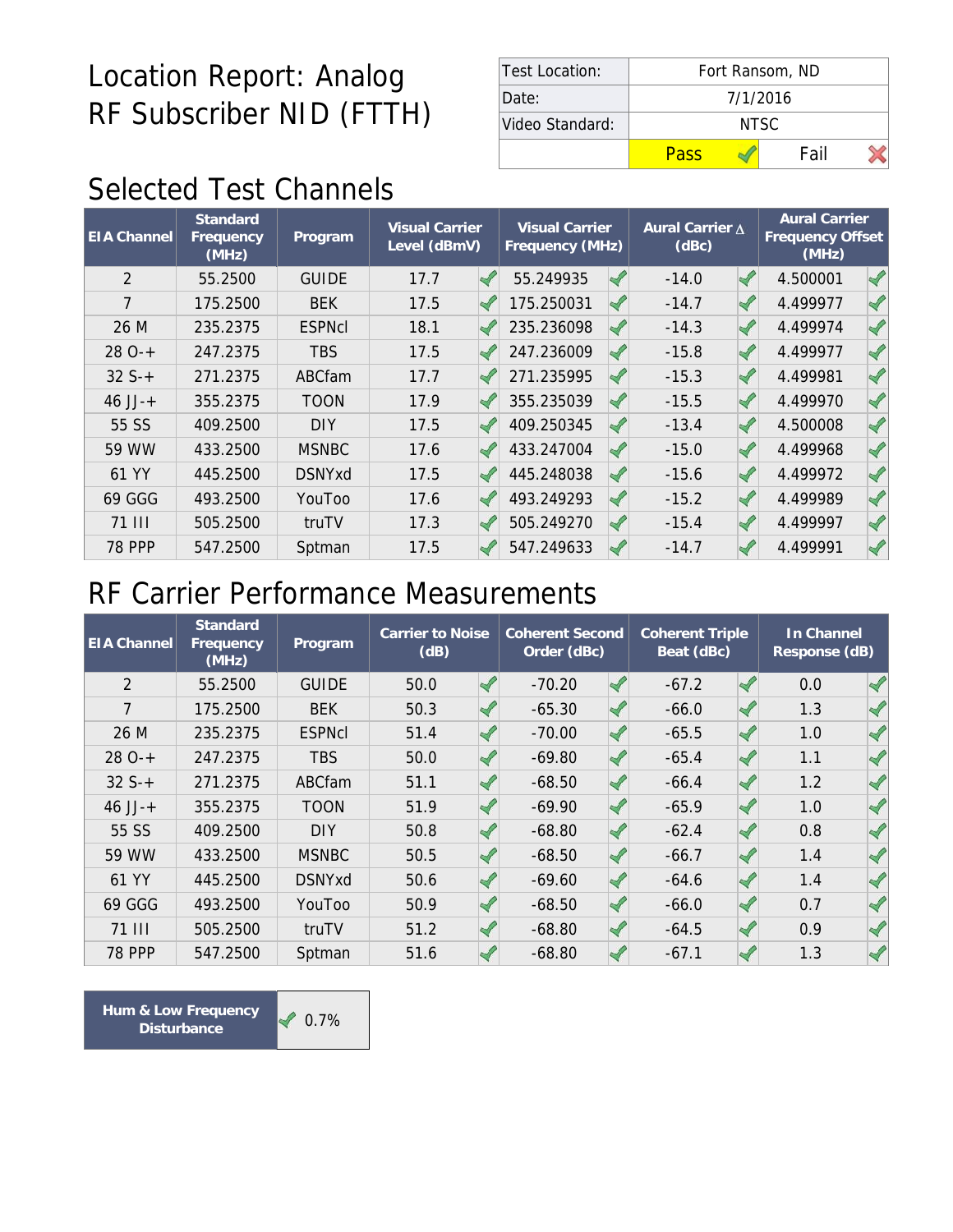| Test Location:  | Fort Ransom, ND |       |      |  |  |  |  |  |  |
|-----------------|-----------------|-------|------|--|--|--|--|--|--|
| Date:           | 7/1/2016        |       |      |  |  |  |  |  |  |
| Video Standard: |                 | NTSC. |      |  |  |  |  |  |  |
|                 | Pass            |       | Fail |  |  |  |  |  |  |

| 7/1/2016<br>7/1/2016<br>Date<br>5:29:32 PM<br>11:29:32 PM<br>Time                               | 7/2/2016<br>7/2/2016                                                   |
|-------------------------------------------------------------------------------------------------|------------------------------------------------------------------------|
|                                                                                                 |                                                                        |
|                                                                                                 | 5:29:32 AM<br>11:29:32 AM                                              |
| $72^{\circ}F$<br>$73^{\circ}F$<br>Ext Temp                                                      | $68^{\circ}F$<br>$76^{\circ}F$                                         |
| Standard<br>Video Level<br>Video Level<br>EIA Channel<br>Frequency<br>(dBmV)<br>(dBmV)<br>(MHz) | Video Level<br>Video Level<br>24 Hour<br>(dBmV)<br>Deviation<br>(dBmV) |
| 55.2500<br>18.6<br>20.4<br>$\overline{2}$                                                       | 19.9<br>20.1<br>1.8                                                    |
| 19.1<br>18.8<br>$\overline{4}$<br>67.2500                                                       | 20.3<br>1.5<br>20.1                                                    |
| 5<br>19.3<br>19.6<br>77.2500                                                                    | 20.1<br>21.0<br>1.7                                                    |
| 19.4<br>20.5<br>6<br>83.2500                                                                    | 20.5<br>20.1<br>1.1                                                    |
| 18.4<br>95 A5<br>91.2500<br>18.3                                                                | 19.8<br>20.8<br>2.5                                                    |
| $99A1+$<br>115.2750<br>19.3<br>20.2                                                             | 20.6<br>20.9<br>1.6                                                    |
| 18.6<br>19.9<br>$14A^{-+}$<br>121.2375                                                          | 20.1<br>20.2<br>1.6                                                    |
| 18.6<br>19.4<br>$15B++$<br>127.2625                                                             | 20.3<br>20.9<br>2.3                                                    |
| 21.0<br>$16C +$<br>18.4<br>133.2375                                                             | 20.7<br>21.0<br>2.6                                                    |
| 17 D<br>21.1<br>19.8<br>139.2500                                                                | 18.7<br>21.2<br>2.5                                                    |
| 19.2<br>18.7<br>$\overline{7}$<br>175.2500                                                      | 1.5<br>20.0<br>18.5                                                    |
| $\, 8$<br>181.2500<br>18.5<br>19.5                                                              | 20.0<br>20.8<br>2.3                                                    |
| 9<br>19.4<br>20.7<br>187.2500                                                                   | 20.2<br>19.5<br>1.3                                                    |
| 18.6<br>10<br>18.4<br>193.2500                                                                  | 19.6<br>18.9<br>1.2                                                    |
| 20.2<br>18.6<br>199.2500<br>11                                                                  | 21.2<br>19.3<br>2.6                                                    |
| 20.4<br>18.6<br>12<br>205.2500                                                                  | 18.9<br>20.5<br>1.9                                                    |
| 19.1<br>19.1<br>13<br>211.2500                                                                  | 19.6<br>18.6<br>1.0                                                    |
| $24 K +$<br>20.3<br>19.7<br>223.2500                                                            | 19.5<br>20.5<br>1.0                                                    |
| 19.3<br>21.2<br>$25 L++$<br>229.2625                                                            | 19.6<br>19.0<br>2.2                                                    |
| 20.6<br>20.5<br>$26 M +$<br>235.2375                                                            | 19.6<br>19.8<br>1.0                                                    |
| $27 N+$<br>18.9<br>20.6<br>241.2375                                                             | 19.0<br>20.6<br>1.7                                                    |
| 19.8<br>21.1<br>$280-+$<br>247.2375                                                             | 20.2<br>19.1<br>2.0                                                    |
| $29P+$<br>20.1<br>20.3<br>253.2375                                                              | 18.3<br>21.0<br>2.7                                                    |
| 18.5<br>259.2375<br>21.0<br>$30Q-+$                                                             | 20.3<br>18.6<br>2.5                                                    |
| 19.4<br>18.5<br>$31 R +$<br>265.2375                                                            | 20.2<br>19.0<br>1.7                                                    |
| $32S+$<br>18.5<br>19.1<br>271.2375                                                              | 20.4<br>18.8<br>1.9                                                    |
| 19.5<br>20.1<br>$37 AA-+$<br>301.2375                                                           | 21.2<br>20.4<br>1.7                                                    |
| 19.2<br>38 BB-+<br>307.2375<br>18.9                                                             | 19.7<br>21.1<br>2.2                                                    |
| $40$ DD-+<br>19.7<br>20.6<br>319.2375                                                           | 18.5<br>19.6<br>2.1                                                    |
| 20.3<br>18.5<br>$41$ EE-+<br>325.2375                                                           | 18.8<br>18.6<br>1.8                                                    |
| 19.3<br>18.9<br>$42 FF++$<br>331.2750                                                           | 21.0<br>20.7<br>2.1                                                    |
| 18.5<br>18.7<br>$43 G - +$<br>337.2375                                                          | 18.4<br>18.4<br>0.3                                                    |
| 44 HH-+<br>18.4<br>20.9<br>343.2375                                                             | 18.5<br>20.5<br>2.5                                                    |
| 19.3<br>20.3<br>$45$ $11 - +$<br>349.2375                                                       | 20.5<br>1.2<br>20.3                                                    |
| 19.8<br>19.8<br>$46$ JJ-+<br>355.2375                                                           | 20.6<br>19.0<br>1.6                                                    |
| 19.1<br>19.0<br>$47$ KK + +<br>361.2625                                                         | 21.2<br>2.2<br>20.6                                                    |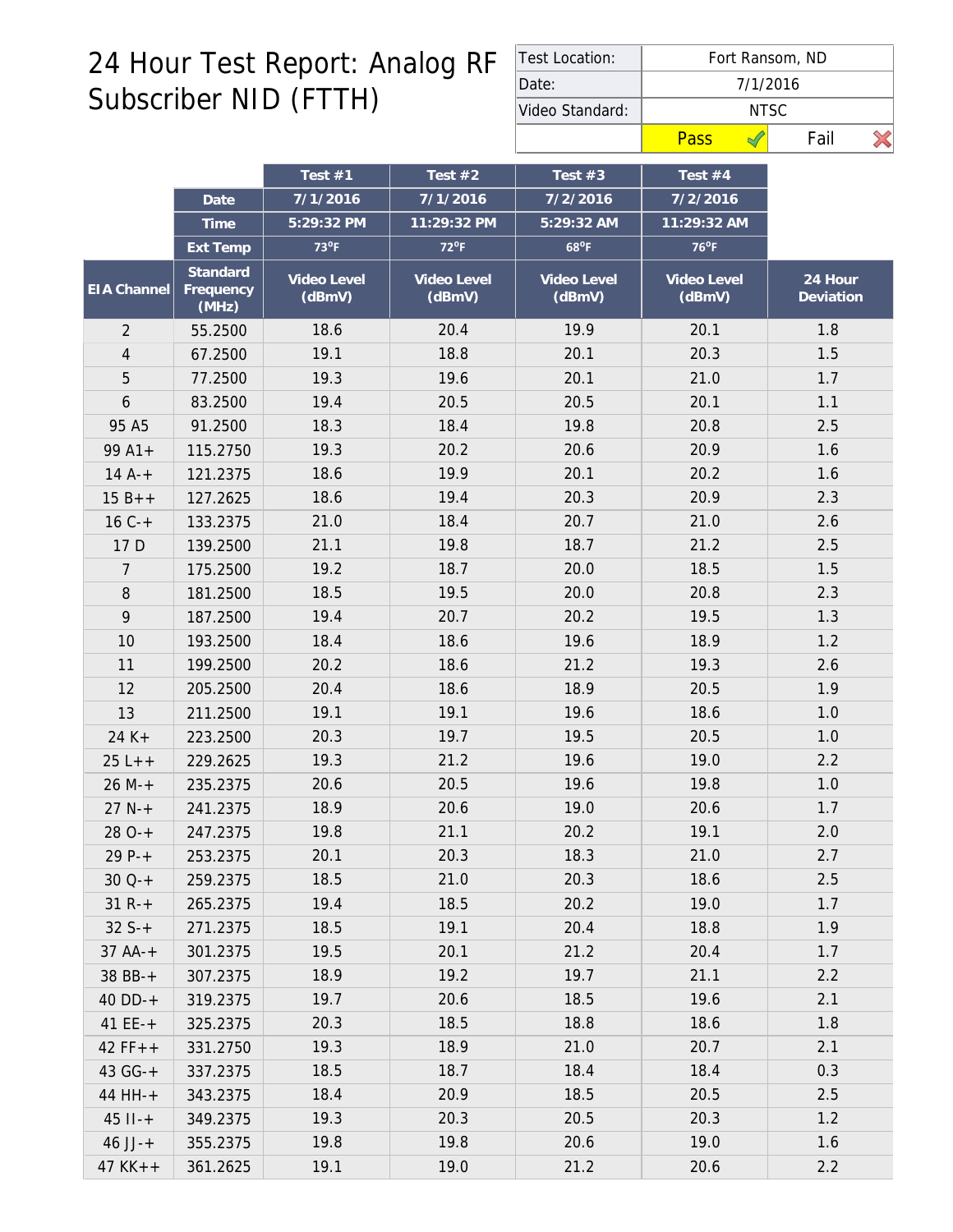| Test Location:  | Fort Ransom, ND |       |      |  |  |  |  |  |
|-----------------|-----------------|-------|------|--|--|--|--|--|
| Date:           | 7/1/2016        |       |      |  |  |  |  |  |
| Video Standard: |                 | NTSC. |      |  |  |  |  |  |
|                 | Pass            |       | Fail |  |  |  |  |  |

|               |                                | Test $#1$             | Test $#2$             | Test $#3$             | Test #4               |                      |
|---------------|--------------------------------|-----------------------|-----------------------|-----------------------|-----------------------|----------------------|
|               | Date                           | 7/1/2016              | 7/1/2016              | 7/2/2016              | 7/2/2016              |                      |
|               | Time                           | 5:29:32 PM            | 11:29:32 PM           | 5:29:32 AM            | 11:29:32 AM           |                      |
|               | Ext Temp                       | $73^{\circ}F$         | $72^{\circ}F$         | $68^{\circ}F$         | 76°F                  |                      |
| EIA Channel   | Standard<br>Frequency<br>(MHz) | Video Level<br>(dBmV) | Video Level<br>(dBmV) | Video Level<br>(dBmV) | Video Level<br>(dBmV) | 24 Hour<br>Deviation |
| 48 LL-+       | 367.2375                       | 20.2                  | 21.1                  | 21.0                  | 21.0                  | 0.9                  |
| 49 MM-+       | 373.2375                       | 19.2                  | 20.0                  | 21.2                  | 19.2                  | 2.0                  |
| $50$ NN-+     | 379.2375                       | 18.3                  | 20.5                  | 18.3                  | 18.3                  | 2.2                  |
| $5100 - +$    | 385.2375                       | 18.6                  | 21.1                  | 20.6                  | 19.4                  | 2.5                  |
| $52 PP - +$   | 391.2375                       | 19.5                  | 18.8                  | 19.2                  | 20.2                  | 1.4                  |
| 53 QQ-+       | 397.2375                       | 19.2                  | 20.1                  | 20.5                  | 19.0                  | 1.5                  |
| 54 RR         | 403.2500                       | 19.0                  | 20.5                  | 19.1                  | 18.3                  | 2.2                  |
| 55 SS         | 409.2500                       | 19.7                  | 18.4                  | 20.9                  | 19.0                  | 2.5                  |
| 56 TT         | 415.2500                       | 20.9                  | 18.7                  | 19.4                  | 18.3                  | 2.6                  |
| 57 UU         | 421.2500                       | 21.0                  | 19.3                  | 19.4                  | 20.3                  | 1.7                  |
| 59 WW         | 433.2500                       | 20.3                  | 20.2                  | 21.1                  | 19.1                  | 2.0                  |
| 60 XX         | 439.2500                       | 21.1                  | 18.5                  | 20.0                  | 19.7                  | 2.6                  |
| 61 YY         | 445.2500                       | 20.3                  | 20.4                  | 21.2                  | 21.0                  | 0.9                  |
| 62 ZZ         | 451.2500                       | 19.6                  | 19.9                  | 18.7                  | 21.1                  | 2.4                  |
| 64 BBB        | 463.2500                       | 19.2                  | 19.4                  | 18.4                  | 19.5                  | 1.1                  |
| <b>65 CCC</b> | 469.2500                       | 19.8                  | 20.3                  | 21.1                  | 20.2                  | 1.3                  |
| <b>67 EEE</b> | 481.2500                       | 18.9                  | 19.6                  | 19.8                  | 18.4                  | 1.4                  |
| <b>68 FFF</b> | 487.2500                       | 19.8                  | 20.8                  | 18.4                  | 18.4                  | 2.4                  |
| 69 GGG        | 493.2500                       | 20.8                  | 18.8                  | 20.9                  | 19.9                  | 2.1                  |
| <b>70 HHH</b> | 499.2500                       | 19.8                  | 19.6                  | 18.8                  | 18.7                  | 1.1                  |
| 71 III        | 505.2500                       | 18.3                  | 20.3                  | 20.0                  | 20.9                  | 2.6                  |
| 72 JJJ        | 511.2500                       | 19.1                  | 18.6                  | 19.3                  | 18.5                  | 0.8                  |
| <b>73 KKK</b> | 517.2500                       | 18.3                  | 21.0                  | 19.0                  | 20.3                  | 2.7                  |
| <b>74 LLL</b> | 523.2500                       | 18.9                  | 18.7                  | 20.1                  | 20.4                  | 1.7                  |
| 75 MMM        | 529.2500                       | 20.2                  | 19.1                  | 20.8                  | 21.1                  | 2.0                  |
| <b>76 NNN</b> | 535.2500                       | 20.2                  | 18.6                  | 20.1                  | 18.3                  | 1.9                  |
| 77 000        | 541.2500                       | 19.1                  | 21.0                  | 18.9                  | 18.3                  | 2.7                  |
| <b>78 PPP</b> | 547.2500                       | 20.6                  | 18.9                  | 20.6                  | 20.5                  | 1.7                  |

|                             | Limits            |             |      |  |
|-----------------------------|-------------------|-------------|------|--|
| Minimum Video Carrier Level | $3.0$ dBmV        | <b>Pass</b> | Fail |  |
| Max Delta Video Level       | 15.0 dB           | <b>Pass</b> | Fail |  |
| Minimum Delta Video/Audio   | 10.0 dB           | <b>Pass</b> | Fail |  |
| Max Delta Video/Audio       | $17.0 \text{ dB}$ | <b>Pass</b> | Fail |  |
| Max Delta Adjacent Channels | 3.0 dB            | <b>Pass</b> | Fail |  |
| Max 24 Hour Deviation       | $8.0 \text{ dB}$  | <b>Pass</b> | Fail |  |
|                             |                   |             |      |  |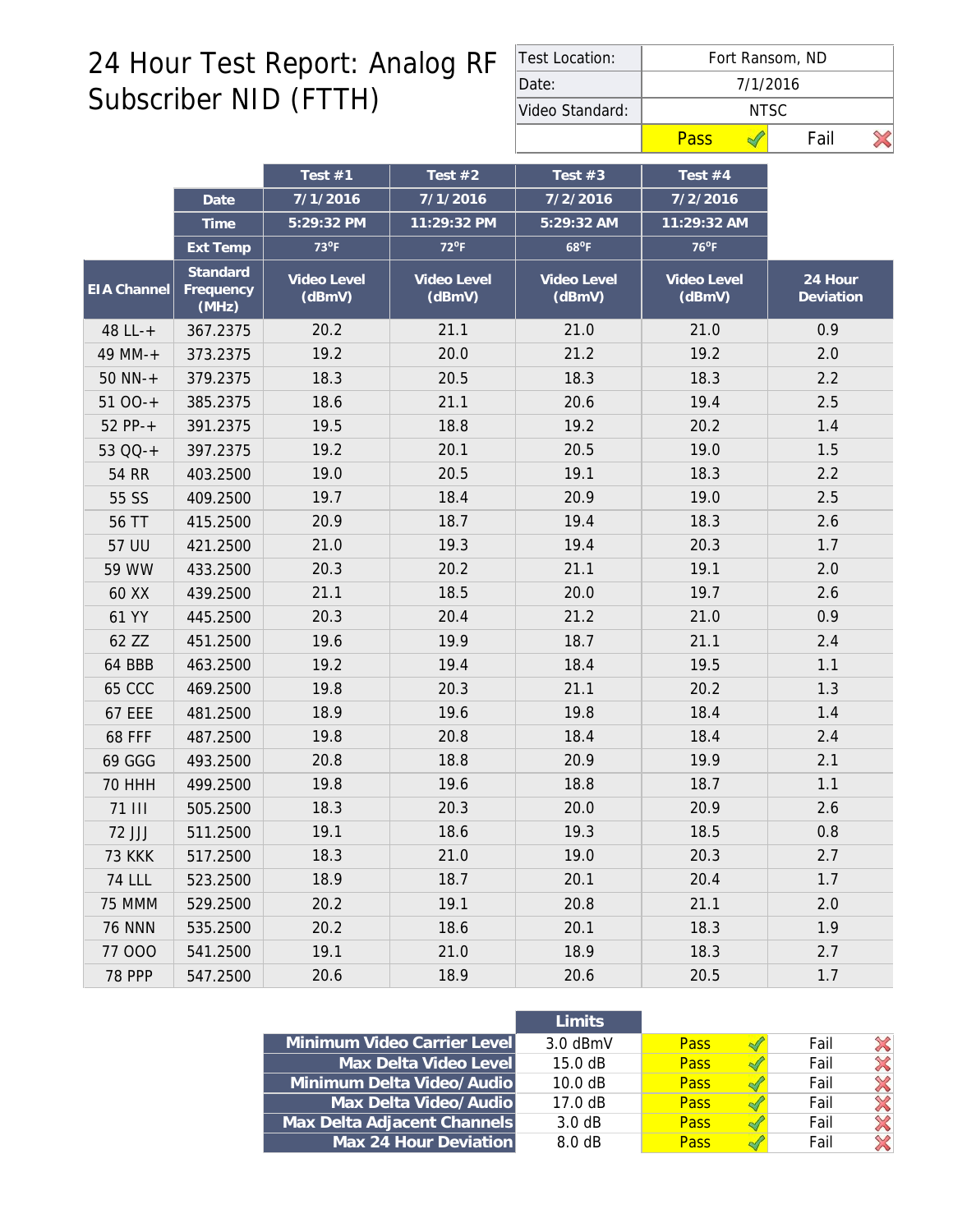| Test Location:  | Jud, ND  |       |  |  |  |  |  |  |
|-----------------|----------|-------|--|--|--|--|--|--|
| Date:           | 7/1/2016 |       |  |  |  |  |  |  |
| Video Standard: |          | NTSC. |  |  |  |  |  |  |
|                 | Pass     | Fail  |  |  |  |  |  |  |

# Selected Test Channels

| <b>EIA Channel</b> | Standard<br>Frequency<br>(MHz) | Program       | <b>Visual Carrier</b><br>Level (dBmV) | <b>Visual Carrier</b><br>Frequency (MHz) | Aural Carrier A<br>(dBc) | <b>Aural Carrier</b><br>Frequency Offset<br>(MHz) |  |
|--------------------|--------------------------------|---------------|---------------------------------------|------------------------------------------|--------------------------|---------------------------------------------------|--|
| $\overline{2}$     | 55.2500                        | <b>GUIDE</b>  | 18.9                                  | 55.249931                                | $-14.0$                  | 4.499993                                          |  |
| 7                  | 175.2500                       | <b>BEK</b>    | 18.8                                  | 175.250021                               | $-15.6$                  | 4.500000                                          |  |
| 26 M               | 235.2375                       | <b>ESPNcI</b> | 19.2                                  | 235.236067                               | $-14.7$                  | 4.499976                                          |  |
| $280-+$            | 247.2375                       | <b>TBS</b>    | 19.0                                  | 247.235994                               | $-15.8$                  | 4.499975                                          |  |
| $32S+$             | 271.2375                       | ABCfam        | 18.9                                  | 271.235980                               | $-15.3$                  | 4.499983                                          |  |
| $46$ JJ-+          | 355.2375                       | <b>TOON</b>   | 19.2                                  | 355.235022                               | $-15.2$                  | 4.499965                                          |  |
| 55 SS              | 409.2500                       | <b>DIY</b>    | 18.8                                  | 409.250324                               | $-13.3$                  | 4.500007                                          |  |
| 59 WW              | 433.2500                       | <b>MSNBC</b>  | 18.9                                  | 433.246983                               | $-15.3$                  | 4.499969                                          |  |
| 61 YY              | 445.2500                       | <b>DSNYxd</b> | 19.0                                  | 445.247970                               | $-15.7$                  | 4.499985                                          |  |
| 69 GGG             | 493.2500                       | YouToo        | 19.3                                  | 493.249265                               | $-15.6$                  | 4.499990                                          |  |
| 71 III             | 505.2500                       | truTV         | 18.9                                  | 505.249236                               | $-15.6$                  | 4.499999                                          |  |
| <b>78 PPP</b>      | 547.2500                       | Sptman        | 19.1                                  | 547.249603                               | $-14.5$                  | 4.499995                                          |  |

#### RF Carrier Performance Measurements

| <b>EIA Channel</b> | Standard<br>Frequency<br>(MHz) | Program       | Carrier to Noise<br>(dB) | <b>Coherent Second</b><br>Order (dBc) | <b>Coherent Triple</b><br>Beat (dBc) | In Channel<br>Response (dB) |  |
|--------------------|--------------------------------|---------------|--------------------------|---------------------------------------|--------------------------------------|-----------------------------|--|
| $\overline{2}$     | 55.2500                        | <b>GUIDE</b>  | 48.4                     | $-68.20$                              | $-65.9$                              | 1.1                         |  |
| 7                  | 175.2500                       | <b>BEK</b>    | 48.9                     | $-64.00$                              | $-63.5$                              | 1.3                         |  |
| 26 M               | 235.2375                       | <b>ESPNcI</b> | 49.9                     | $-67.60$                              | $-65.2$                              | 0.9                         |  |
| $280-+$            | 247.2375                       | <b>TBS</b>    | 49.9                     | $-67.50$                              | $-64.2$                              | 1.0                         |  |
| $32S+$             | 271.2375                       | <b>ABCfam</b> | 50.2                     | $-66.80$                              | $-64.4$                              | 1.2                         |  |
| $46$ JJ-+          | 355.2375                       | <b>TOON</b>   | 50.3                     | $-68.20$                              | $-65.5$                              | 1.4                         |  |
| 55 SS              | 409.2500                       | <b>DIY</b>    | 49.7                     | $-65.20$                              | $-62.5$                              | 1.3                         |  |
| 59 WW              | 433.2500                       | <b>MSNBC</b>  | 49.3                     | $-67.00$                              | $-63.5$                              | 1.4                         |  |
| 61 YY              | 445.2500                       | <b>DSNYxd</b> | 49.3                     | $-66.20$                              | $-62.3$                              | 1.3                         |  |
| 69 GGG             | 493.2500                       | YouToo        | 50.4                     | $-66.20$                              | $-64.4$                              | 1.1                         |  |
| 71 III             | 505.2500                       | truTV         | 50.1                     | $-68.30$                              | $-64.4$                              | 0.9                         |  |
| <b>78 PPP</b>      | 547.2500                       | Sptman        | 50.4                     | $-68.10$                              | $-64.3$                              | 0.8                         |  |

Hum & Low Frequency **1999 1999 Disturbance**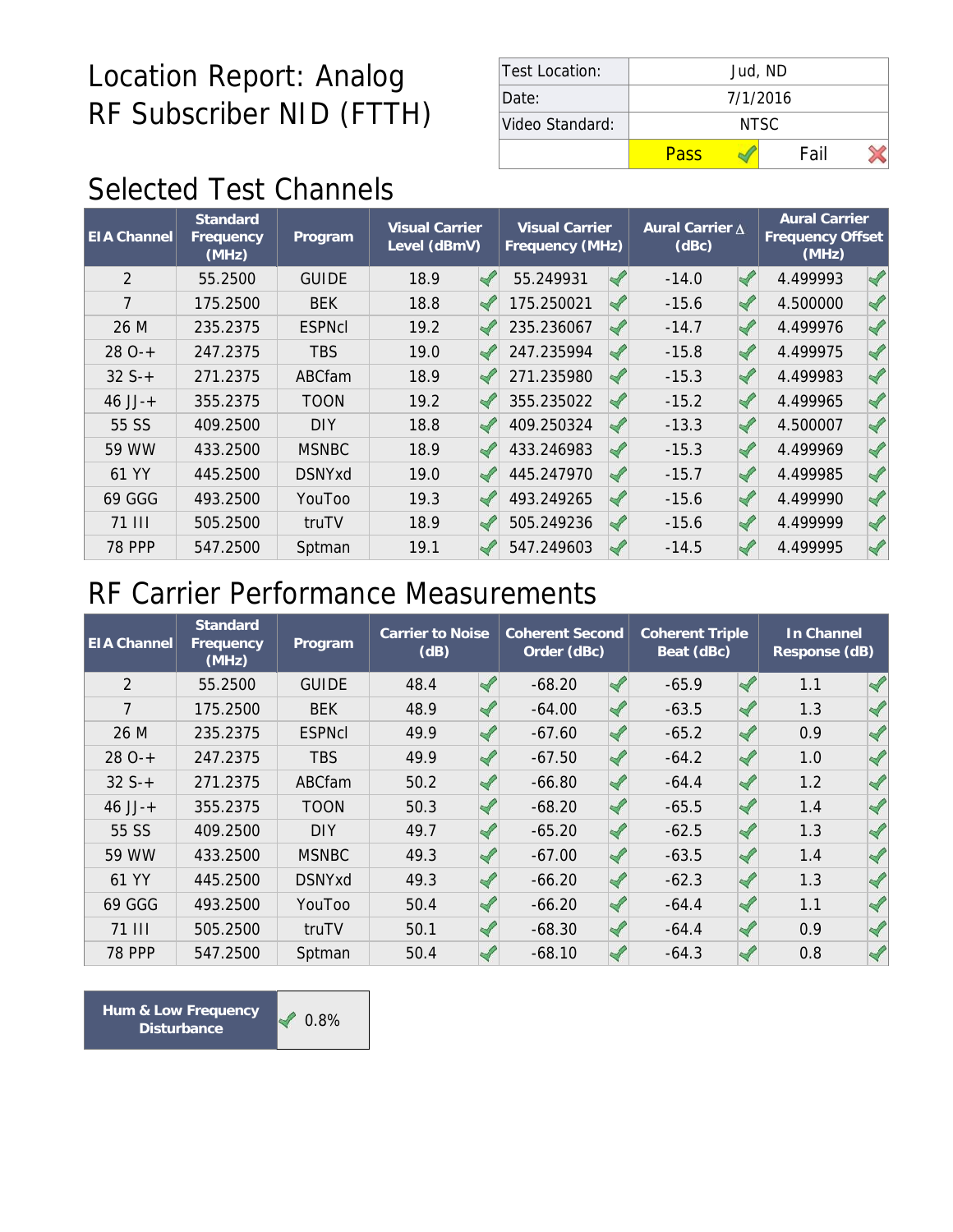| Test Location:  | Jud, ND  |       |      |  |  |  |  |  |
|-----------------|----------|-------|------|--|--|--|--|--|
| Date:           | 7/1/2016 |       |      |  |  |  |  |  |
| Video Standard: |          | NTSC. |      |  |  |  |  |  |
|                 | Pass     |       | Fail |  |  |  |  |  |

|                    |                                | Test $#1$             | Test $#2$             | Test $#3$             | Test $#4$             |                        |
|--------------------|--------------------------------|-----------------------|-----------------------|-----------------------|-----------------------|------------------------|
|                    | Date                           | 7/1/2016              | 7/1/2016              | 7/2/2016              | 7/2/2016              |                        |
|                    | Time                           | 2:20:18 PM            | 8:20:18 PM            | $2:20:18$ AM          | 8:20:18 AM            |                        |
|                    | <b>Ext Temp</b>                | $75^{\circ}$ F        | $72^{\circ}F$         | $66^{\circ}F$         | 70°F                  |                        |
| <b>EIA Channel</b> | Standard<br>Frequency<br>(MHz) | Video Level<br>(dBmV) | Video Level<br>(dBmV) | Video Level<br>(dBmV) | Video Level<br>(dBmV) | $24$ Hour<br>Deviation |
| $\overline{2}$     | 55.2500                        | 18.1                  | 19.1                  | 18.0                  | 19.3                  | 1.3                    |
| 4                  | 67.2500                        | 18.5                  | 19.9                  | 19.9                  | 18.6                  | 1.4                    |
| 5                  | 77.2500                        | 19.4                  | 18.0                  | 18.0                  | 18.4                  | 1.4                    |
| 6                  | 83.2500                        | 19.3                  | 19.2                  | 18.1                  | 18.5                  | 1.2                    |
| 95 A5              | 91.2500                        | 19.9                  | 19.1                  | 18.0                  | 18.2                  | 1.9                    |
| $99A1+$            | 115.2750                       | 18.1                  | 18.3                  | 18.5                  | 18.3                  | 0.4                    |
| $14A^{-+}$         | 121.2375                       | 19.1                  | 19.9                  | 18.7                  | 19.8                  | 1.2                    |
| $15B++$            | 127.2625                       | 18.0                  | 18.1                  | 19.0                  | 19.8                  | 1.8                    |
| $16C +$            | 133.2375                       | 19.7                  | 18.7                  | 19.0                  | 18.0                  | 1.7                    |
| 17 D               | 139.2500                       | 18.7                  | 18.4                  | 18.2                  | 18.2                  | 0.5                    |
| 7                  | 175.2500                       | 18.3                  | 19.2                  | 19.9                  | 18.4                  | 1.6                    |
| $8\,$              | 181.2500                       | 18.9                  | 19.0                  | 18.0                  | 18.7                  | 1.0                    |
| 9                  | 187.2500                       | 18.0                  | 19.1                  | 19.5                  | 18.2                  | 1.5                    |
| 10                 | 193.2500                       | 18.2                  | 19.4                  | 18.0                  | 18.0                  | 1.4                    |
| 11                 | 199.2500                       | 18.5                  | 18.3                  | 19.6                  | 18.4                  | 1.3                    |
| 12                 | 205.2500                       | 19.9                  | 19.4                  | 18.5                  | 19.8                  | 1.4                    |
| 13                 | 211.2500                       | 19.2                  | 18.2                  | 19.3                  | 18.7                  | 1.1                    |
| $24 K +$           | 223.2500                       | 18.4                  | 19.9                  | 19.1                  | 19.9                  | 1.5                    |
| $25 L++$           | 229.2625                       | 18.9                  | 19.9                  | 18.5                  | 19.4                  | 1.4                    |
| $26 M +$           | 235.2375                       | 19.1                  | 19.4                  | 18.5                  | 18.9                  | 0.9                    |
| $27 N +$           | 241.2375                       | 19.3                  | 18.1                  | 19.7                  | 19.3                  | 1.6                    |
| $280-+$            | 247.2375                       | 18.4                  | 18.2                  | 18.7                  | 18.5                  | 0.5                    |
| $29P-+$            | 253.2375                       | 18.7                  | 19.3                  | 19.8                  | 18.5                  | 1.3                    |
| $30Q-+$            | 259.2375                       | 18.1                  | 19.2                  | 18.4                  | 19.6                  | 1.5                    |
| $31 R +$           | 265.2375                       | 19.3                  | 19.1                  | 19.8                  | 19.7                  | 0.7                    |
| $32S+$             | 271.2375                       | 19.6                  | 19.3                  | 19.4                  | 18.6                  | 1.0                    |
| $37 AA++$          | 301.2375                       | 18.0                  | 18.2                  | 19.1                  | 19.5                  | 1.5                    |
| 38 BB-+            | 307.2375                       | 19.5                  | 19.1                  | 18.6                  | 19.9                  | 1.3                    |
| $40$ DD-+          | 319.2375                       | 19.8                  | 20.0                  | 19.0                  | 18.2                  | 1.8                    |
| 41 $EE-+$          | 325.2375                       | 20.0                  | 19.5                  | 18.1                  | 18.1                  | 1.9                    |
| $42 FF++$          | 331.2750                       | 18.8                  | 18.6                  | 18.3                  | 18.2                  | 0.6                    |
| 43 GG-+            | 337.2375                       | 18.2                  | 19.5                  | 19.9                  | 18.8                  | 1.7                    |
| 44 HH-+            | 343.2375                       | 19.6                  | 19.5                  | 18.6                  | 19.7                  | 1.1                    |
| $45$ $11 - +$      | 349.2375                       | 19.4                  | 18.9                  | 18.7                  | 18.0                  | 1.4                    |
| $46$ JJ-+          | 355.2375                       | 18.7                  | 19.4                  | 19.5                  | 18.9                  | 0.8                    |
| $47$ KK + +        | 361.2625                       | 19.4                  | 18.4                  | 18.9                  | 19.7                  | 1.3                    |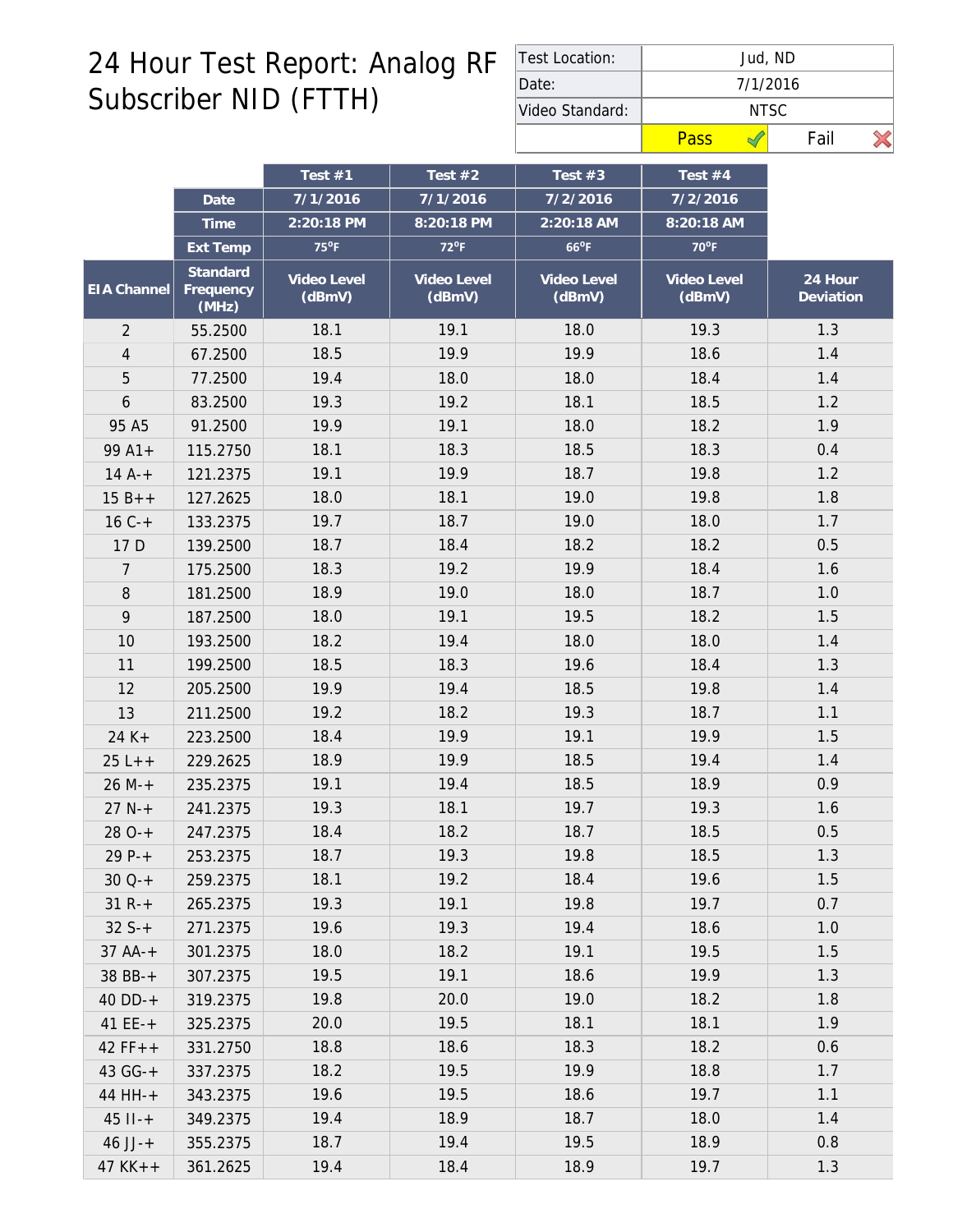| Test Location:  |      | Jud, ND  |      |  |  |  |  |  |  |
|-----------------|------|----------|------|--|--|--|--|--|--|
| Date:           |      | 7/1/2016 |      |  |  |  |  |  |  |
| Video Standard: |      | NTSC.    |      |  |  |  |  |  |  |
|                 | Pass |          | Fail |  |  |  |  |  |  |

|                    |                                | Test $#1$             | Test $#2$             | Test $#3$             | Test #4               |                      |
|--------------------|--------------------------------|-----------------------|-----------------------|-----------------------|-----------------------|----------------------|
|                    | Date                           | 7/1/2016              | 7/1/2016              | 7/2/2016              | 7/2/2016              |                      |
|                    | Time                           | 2:20:18 PM            | 8:20:18 PM            | 2:20:18 AM            | 8:20:18 AM            |                      |
|                    | Ext Temp                       | $75^{\circ}F$         | $72^{\circ}F$         | $66^{\circ}F$         | $70^{\circ}$ F        |                      |
| <b>EIA Channel</b> | Standard<br>Frequency<br>(MHz) | Video Level<br>(dBmV) | Video Level<br>(dBmV) | Video Level<br>(dBmV) | Video Level<br>(dBmV) | 24 Hour<br>Deviation |
| 48 LL-+            | 367.2375                       | 18.5                  | 18.4                  | 19.0                  | 18.1                  | 0.9                  |
| 49 MM-+            | 373.2375                       | 18.1                  | 18.6                  | 19.9                  | 19.4                  | 1.8                  |
| $50$ NN- $+$       | 379.2375                       | 18.3                  | 18.0                  | 19.5                  | 19.5                  | 1.5                  |
| $5100-+$           | 385.2375                       | 18.2                  | 19.7                  | 19.3                  | 20.0                  | 1.8                  |
| 52 PP-+            | 391.2375                       | 18.5                  | 19.9                  | 19.0                  | 18.5                  | 1.4                  |
| 53 QQ-+            | 397.2375                       | 18.7                  | 18.9                  | 20.0                  | 18.2                  | 1.8                  |
| 54 RR              | 403.2500                       | 18.3                  | 18.8                  | 18.8                  | 18.1                  | 0.7                  |
| 55 SS              | 409.2500                       | 20.0                  | 19.4                  | 19.6                  | 18.2                  | 1.8                  |
| 56 TT              | 415.2500                       | 19.9                  | 19.3                  | 20.0                  | 18.6                  | 1.4                  |
| 57 UU              | 421.2500                       | 18.8                  | 19.7                  | 19.4                  | 18.3                  | 1.4                  |
| 59 WW              | 433.2500                       | 19.4                  | 18.2                  | 18.3                  | 19.9                  | 1.7                  |
| 60 XX              | 439.2500                       | 19.6                  | 19.8                  | 19.0                  | 19.8                  | 0.8                  |
| 61 YY              | 445.2500                       | 18.1                  | 19.0                  | 20.0                  | 18.7                  | 1.9                  |
| 62 ZZ              | 451.2500                       | 19.6                  | 19.4                  | 19.1                  | 18.7                  | 0.9                  |
| 64 BBB             | 463.2500                       | 19.0                  | 19.8                  | 20.0                  | 18.5                  | 1.5                  |
| <b>65 CCC</b>      | 469.2500                       | 19.6                  | 19.4                  | 19.2                  | 19.2                  | 0.4                  |
| <b>67 EEE</b>      | 481.2500                       | 18.6                  | 18.1                  | 19.5                  | 19.0                  | 1.4                  |
| <b>68 FFF</b>      | 487.2500                       | 20.0                  | 19.0                  | 18.1                  | 19.2                  | 1.9                  |
| 69 GGG             | 493.2500                       | 18.0                  | 18.0                  | 18.5                  | 18.7                  | 0.7                  |
| <b>70 HHH</b>      | 499.2500                       | 19.0                  | 18.7                  | 19.0                  | 20.0                  | 1.3                  |
| <b>71 III</b>      | 505.2500                       | 20.0                  | 19.2                  | 19.8                  | 18.9                  | 1.1                  |
| 72 JJJ             | 511.2500                       | 19.6                  | 18.4                  | 20.0                  | 18.8                  | 1.6                  |
| <b>73 KKK</b>      | 517.2500                       | 18.3                  | 19.1                  | 18.0                  | 19.5                  | 1.5                  |
| <b>74 LLL</b>      | 523.2500                       | 18.6                  | 19.9                  | 19.5                  | 18.2                  | 1.7                  |
| 75 MMM             | 529.2500                       | 18.8                  | 20.0                  | 19.4                  | 18.6                  | 1.4                  |
| <b>76 NNN</b>      | 535.2500                       | 19.0                  | 18.0                  | 18.6                  | 18.8                  | 1.0                  |
| 77 000             | 541.2500                       | 19.6                  | 19.6                  | 18.4                  | 19.4                  | 1.2                  |
| <b>78 PPP</b>      | 547.2500                       | 19.4                  | 19.4                  | 19.1                  | 20.0                  | 0.9                  |

|                             | l imits.          |             |      |  |
|-----------------------------|-------------------|-------------|------|--|
| Minimum Video Carrier Level | $3.0$ dBmV        | <b>Pass</b> | Fail |  |
| Max Delta Video Level       | $15.0 \text{ dB}$ | <b>Pass</b> | Fail |  |
| Minimum Delta Video/Audio   | 10.0 dB           | <b>Pass</b> | Fail |  |
| Max Delta Video/Audio       | $17.0 \text{ dB}$ | <b>Pass</b> | Fail |  |
| Max Delta Adjacent Channels | 3.0 dB            | <b>Pass</b> | Fail |  |
| Max 24 Hour Deviation       | 8.0 dB            | <b>Pass</b> | Fail |  |
|                             |                   |             |      |  |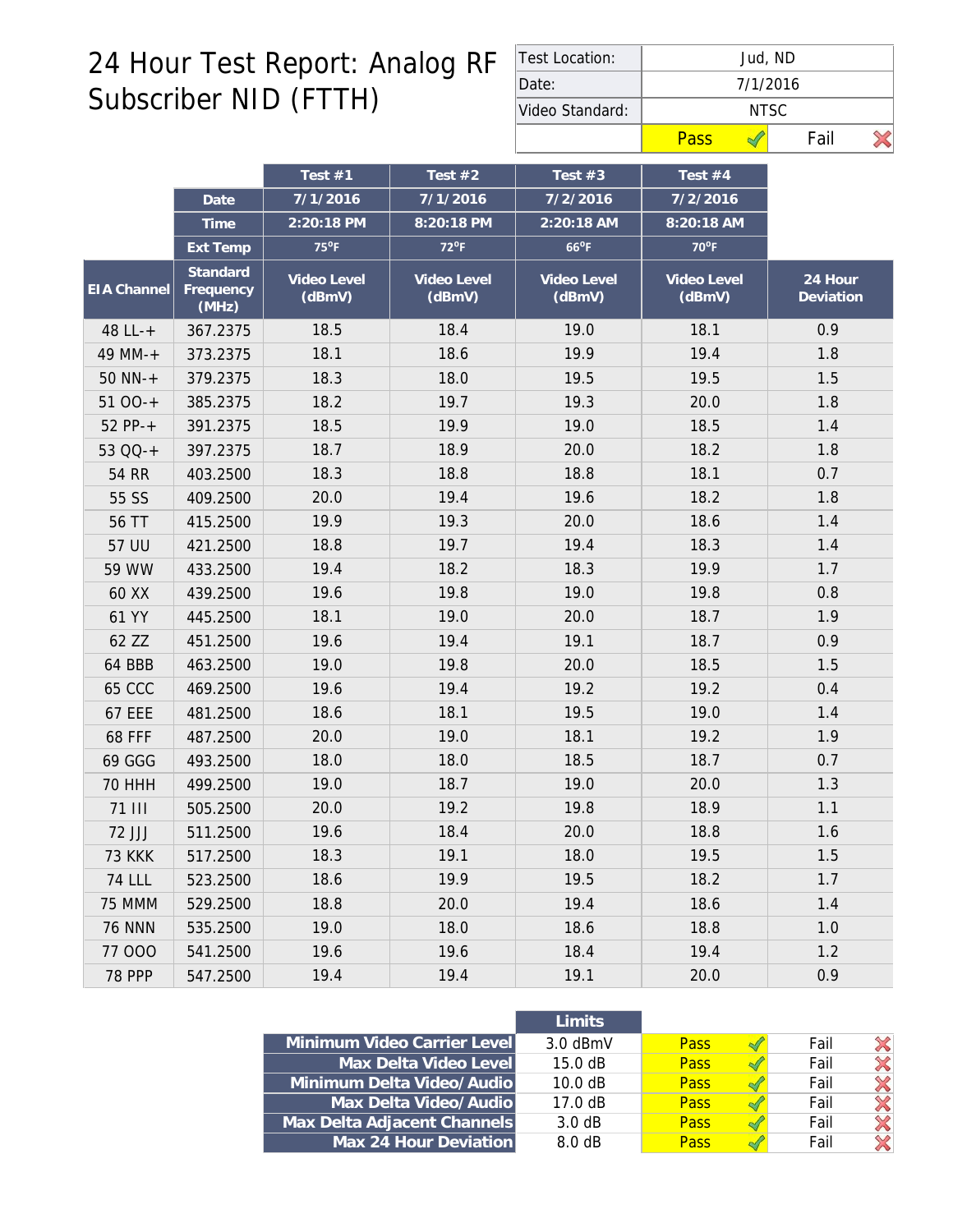| Test Location:  | Lisbon, ND |          |  |  |  |  |  |  |
|-----------------|------------|----------|--|--|--|--|--|--|
| Date:           |            | 7/1/2016 |  |  |  |  |  |  |
| Video Standard: |            | NTSC.    |  |  |  |  |  |  |
|                 | Pass       | Fail     |  |  |  |  |  |  |

# Selected Test Channels

| <b>EIA Channel</b> | Standard<br>Frequency<br>(MHz) | Program       | Visual Carrier<br>Level (dBmV) | <b>Visual Carrier</b><br>Frequency (MHz) | Aural Carrier A<br>(dBc) | <b>Aural Carrier</b><br>Frequency Offset<br>(MHz) |  |
|--------------------|--------------------------------|---------------|--------------------------------|------------------------------------------|--------------------------|---------------------------------------------------|--|
| $\overline{2}$     | 55.2500                        | <b>GUIDE</b>  | 15.3                           | 55.249915                                | $-14.0$                  | 4.499983                                          |  |
| 7                  | 175.2500                       | <b>BEK</b>    | 15.3                           | 175.250025                               | $-15.6$                  | 4.499999                                          |  |
| 26 M               | 235.2375                       | <b>ESPNcI</b> | 15.7                           | 235.236134                               | $-14.2$                  | 4.499973                                          |  |
| $280-+$            | 247.2375                       | <b>TBS</b>    | 15.5                           | 247.236044                               | $-15.8$                  | 4.499971                                          |  |
| $32S+$             | 271.2375                       | ABCfam        | 15.7                           | 271.236002                               | $-15.4$                  | 4.499974                                          |  |
| $46$ JJ-+          | 355.2375                       | <b>TOON</b>   | 15.6                           | 355.235027                               | $-15.4$                  | 4.499969                                          |  |
| 55 SS              | 409.2500                       | <b>DIY</b>    | 15.3                           | 409.250301                               | $-13.4$                  | 4.499999                                          |  |
| 59 WW              | 433.2500                       | <b>MSNBC</b>  | 15.4                           | 433.246966                               | $-15.3$                  | 4.499974                                          |  |
| 61 YY              | 445.2500                       | <b>DSNYxd</b> | 15.2                           | 445.247896                               | $-15.5$                  | 4.499974                                          |  |
| 69 GGG             | 493.2500                       | YouToo        | 15.0                           | 493.249240                               | $-14.9$                  | 4.499997                                          |  |
| <b>71 III</b>      | 505.2500                       | truTV         | 15.3                           | 505.249227                               | $-15.6$                  | 4.499978                                          |  |
| <b>78 PPP</b>      | 547.2500                       | Sptman        | 15.2                           | 547.249591                               | $-14.7$                  | 4.500000                                          |  |

#### RF Carrier Performance Measurements

| <b>EIA Channel</b> | Standard<br>Frequency<br>(MHz) | Program       | Carrier to Noise<br>(dB) | <b>Coherent Second</b><br>Order (dBc) | <b>Coherent Triple</b><br>Beat (dBc) | In Channel<br>Response (dB) |  |
|--------------------|--------------------------------|---------------|--------------------------|---------------------------------------|--------------------------------------|-----------------------------|--|
| 2                  | 55.2500                        | <b>GUIDE</b>  | 52.5                     | $-71.80$                              | $-69.3$                              | 0.9                         |  |
| $\overline{7}$     | 175.2500                       | <b>BEK</b>    | 51.4                     | $-65.40$                              | $-69.1$                              | 1.0                         |  |
| 26 M               | 235.2375                       | <b>ESPNcI</b> | 54.2                     | $-72.20$                              | $-69.3$                              | 1.1                         |  |
| $280-+$            | 247.2375                       | <b>TBS</b>    | 53.2                     | $-65.90$                              | $-68.6$                              | 1.1                         |  |
| $32S+$             | 271.2375                       | ABCfam        | 53.7                     | $-70.60$                              | $-67.6$                              | 1.2                         |  |
| $46$ JJ-+          | 355.2375                       | <b>TOON</b>   | 55.3                     | $-71.80$                              | $-69.0$                              | 0.8                         |  |
| 55 SS              | 409.2500                       | <b>DIY</b>    | 53.6                     | $-69.80$                              | $-68.7$                              | 0.9                         |  |
| 59 WW              | 433.2500                       | <b>MSNBC</b>  | 54.1                     | $-70.30$                              | $-68.7$                              | 1.4                         |  |
| 61 YY              | 445.2500                       | <b>DSNYxd</b> | 53.3                     | $-69.50$                              | $-68.7$                              | 1.3                         |  |
| 69 GGG             | 493.2500                       | YouToo        | 53.5                     | $-67.10$                              | $-69.6$                              | 0.7                         |  |
| 71 III             | 505.2500                       | truTV         | 53.9                     | $-68.40$                              | $-69.0$                              | 1.0                         |  |
| <b>78 PPP</b>      | 547.2500                       | Sptman        | 54.0                     | $-69.40$                              | $-69.0$                              | 0.8                         |  |

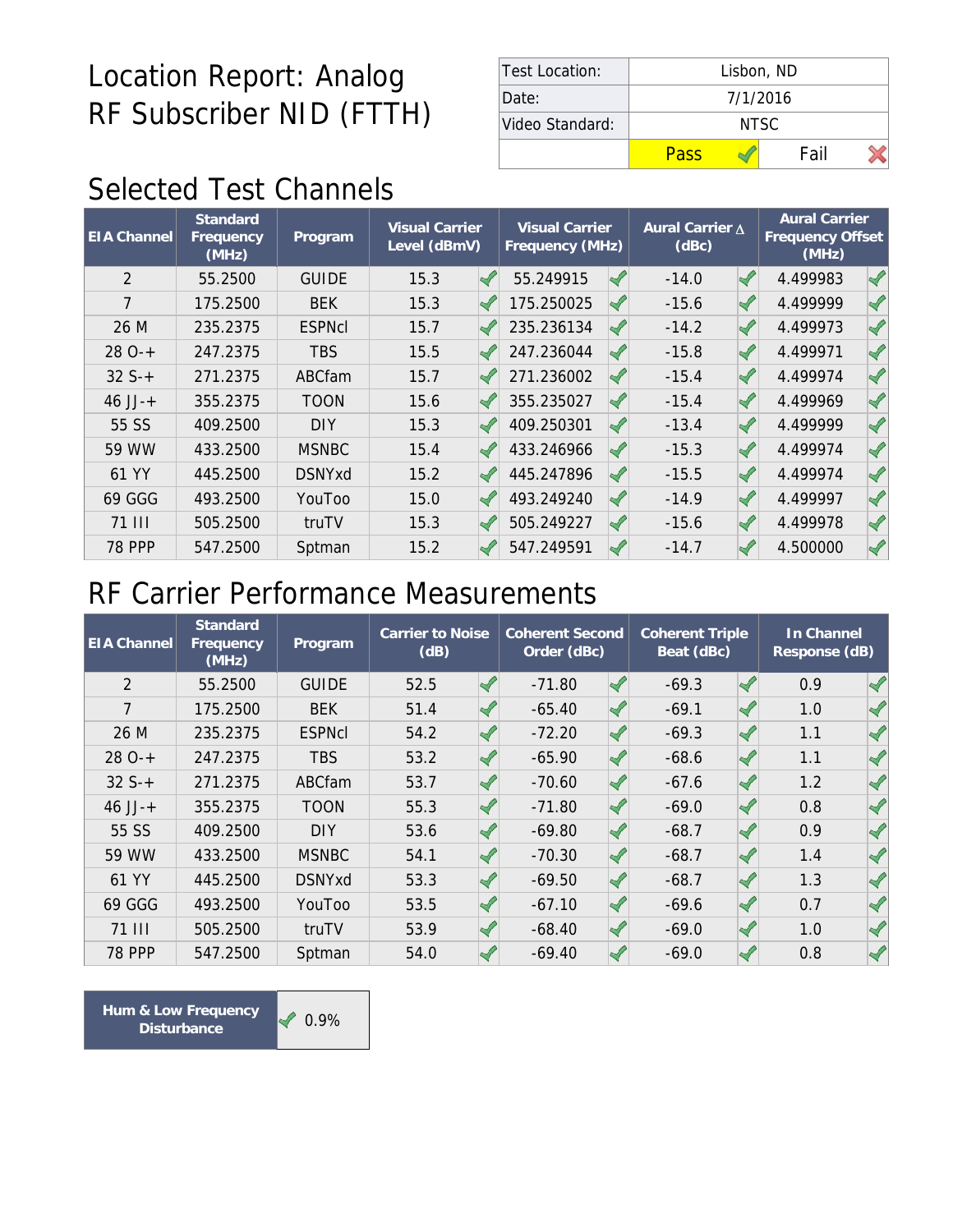| Test Location:  |                   | Lisbon, ND |      |  |  |  |  |  |  |
|-----------------|-------------------|------------|------|--|--|--|--|--|--|
| Date:           | 7/1/2016<br>NTSC. |            |      |  |  |  |  |  |  |
| Video Standard: |                   |            |      |  |  |  |  |  |  |
|                 | Pass              |            | Fail |  |  |  |  |  |  |

|                |                                | Test $#1$             | Test $#2$             | Test $#3$             | Test #4               |                      |
|----------------|--------------------------------|-----------------------|-----------------------|-----------------------|-----------------------|----------------------|
|                | Date                           | 7/1/2016              | 7/1/2016              | 7/2/2016              | 7/2/2016              |                      |
|                | Time                           | 2:20:18 PM            | 8:20:18 PM            | 2:20:18 AM            | 8:20:18 AM            |                      |
|                | Ext Temp                       | $75^{\circ}F$         | $72^{\circ}F$         | $69^{\circ}F$         | $71^{\circ}F$         |                      |
| EIA Channel    | Standard<br>Frequency<br>(MHz) | Video Level<br>(dBmV) | Video Level<br>(dBmV) | Video Level<br>(dBmV) | Video Level<br>(dBmV) | 24 Hour<br>Deviation |
| $\overline{2}$ | 55.2500                        | 12.9                  | 12.2                  | 14.9                  | 15.0                  | 2.8                  |
| $\overline{4}$ | 67.2500                        | 12.1                  | 14.3                  | 13.7                  | 14.1                  | 2.2                  |
| 5              | 77.2500                        | 12.1                  | 13.7                  | 12.7                  | 13.6                  | 1.6                  |
| 6              | 83.2500                        | 14.3                  | 12.3                  | 14.7                  | 13.5                  | 2.4                  |
| 95 A5          | 91.2500                        | 12.2                  | 12.4                  | 14.8                  | 14.7                  | 2.6                  |
| $99A1+$        | 115.2750                       | 14.8                  | 13.4                  | 12.3                  | 13.4                  | 2.5                  |
| $14A^{-+}$     | 121.2375                       | 14.4                  | 14.4                  | 14.1                  | 13.5                  | 0.9                  |
| $15B++$        | 127.2625                       | 13.0                  | 14.6                  | 12.6                  | 12.8                  | 2.0                  |
| $16C +$        | 133.2375                       | 14.4                  | 12.7                  | 15.1                  | 12.6                  | 2.5                  |
| 17 D           | 139.2500                       | 13.6                  | 14.6                  | 13.4                  | 13.9                  | 1.2                  |
| 7              | 175.2500                       | 13.5                  | 14.0                  | 14.3                  | 14.1                  | 0.8                  |
| $8\,$          | 181.2500                       | 12.7                  | 14.6                  | 15.1                  | 12.8                  | 2.4                  |
| 9              | 187.2500                       | 14.6                  | 12.6                  | 13.4                  | 14.9                  | 2.3                  |
| 10             | 193.2500                       | 14.5                  | 13.3                  | 12.6                  | 13.2                  | 1.9                  |
| 11             | 199.2500                       | 14.2                  | 14.2                  | 13.6                  | 14.7                  | 1.1                  |
| 12             | 205.2500                       | 14.6                  | 12.7                  | 14.1                  | 13.7                  | 1.9                  |
| 13             | 211.2500                       | 14.0                  | 12.4                  | 12.4                  | 12.4                  | 1.6                  |
| $24 K +$       | 223.2500                       | 14.5                  | 12.3                  | 13.6                  | 14.7                  | 2.4                  |
| $25L++$        | 229.2625                       | 14.4                  | 12.5                  | 12.3                  | 13.8                  | 2.1                  |
| $26 M +$       | 235.2375                       | 13.3                  | 13.7                  | 12.4                  | 13.2                  | 1.3                  |
| $27 N +$       | 241.2375                       | 12.6                  | 14.8                  | 13.9                  | 13.3                  | 2.2                  |
| $280-+$        | 247.2375                       | 13.3                  | 14.1                  | 13.5                  | 13.1                  | 1.0                  |
| $29P-+$        | 253.2375                       | 13.0                  | 12.3                  | 13.6                  | 12.7                  | 1.3                  |
| $30Q-+$        | 259.2375                       | 12.1                  | 12.9                  | 13.9                  | 12.1                  | 1.8                  |
| $31 R +$       | 265.2375                       | 14.5                  | 14.8                  | 14.1                  | 13.9                  | 0.9                  |
| $32S++$        | 271.2375                       | 12.2                  | 12.8                  | 13.7                  | 12.6                  | 1.5                  |
| $37 AA++$      | 301.2375                       | 13.3                  | 15.0                  | 13.1                  | 13.6                  | 1.9                  |
| 38 BB-+        | 307.2375                       | 13.6                  | 14.6                  | 13.3                  | 13.8                  | 1.3                  |
| $40$ DD-+      | 319.2375                       | 14.2                  | 13.3                  | 13.7                  | 14.5                  | 1.2                  |
| 41 $EE-+$      | 325.2375                       | 12.9                  | 14.8                  | 14.9                  | 12.8                  | 2.1                  |
| $42 FF++$      | 331.2750                       | 13.7                  | 13.0                  | 14.0                  | 14.7                  | 1.7                  |
| 43 GG-+        | 337.2375                       | 15.1                  | 13.8                  | 13.7                  | 12.1                  | 3.0                  |
| 44 HH-+        | 343.2375                       | 13.9                  | 13.6                  | 14.6                  | 14.4                  | 1.0                  |
| $45$ $11 - +$  | 349.2375                       | 14.7                  | 13.3                  | 12.9                  | 14.6                  | 1.8                  |
| $46$ JJ-+      | 355.2375                       | 13.4                  | 12.6                  | 13.1                  | 13.2                  | 0.8                  |
| $47$ KK + +    | 361.2625                       | 13.3                  | 14.0                  | 12.8                  | 14.6                  | 1.8                  |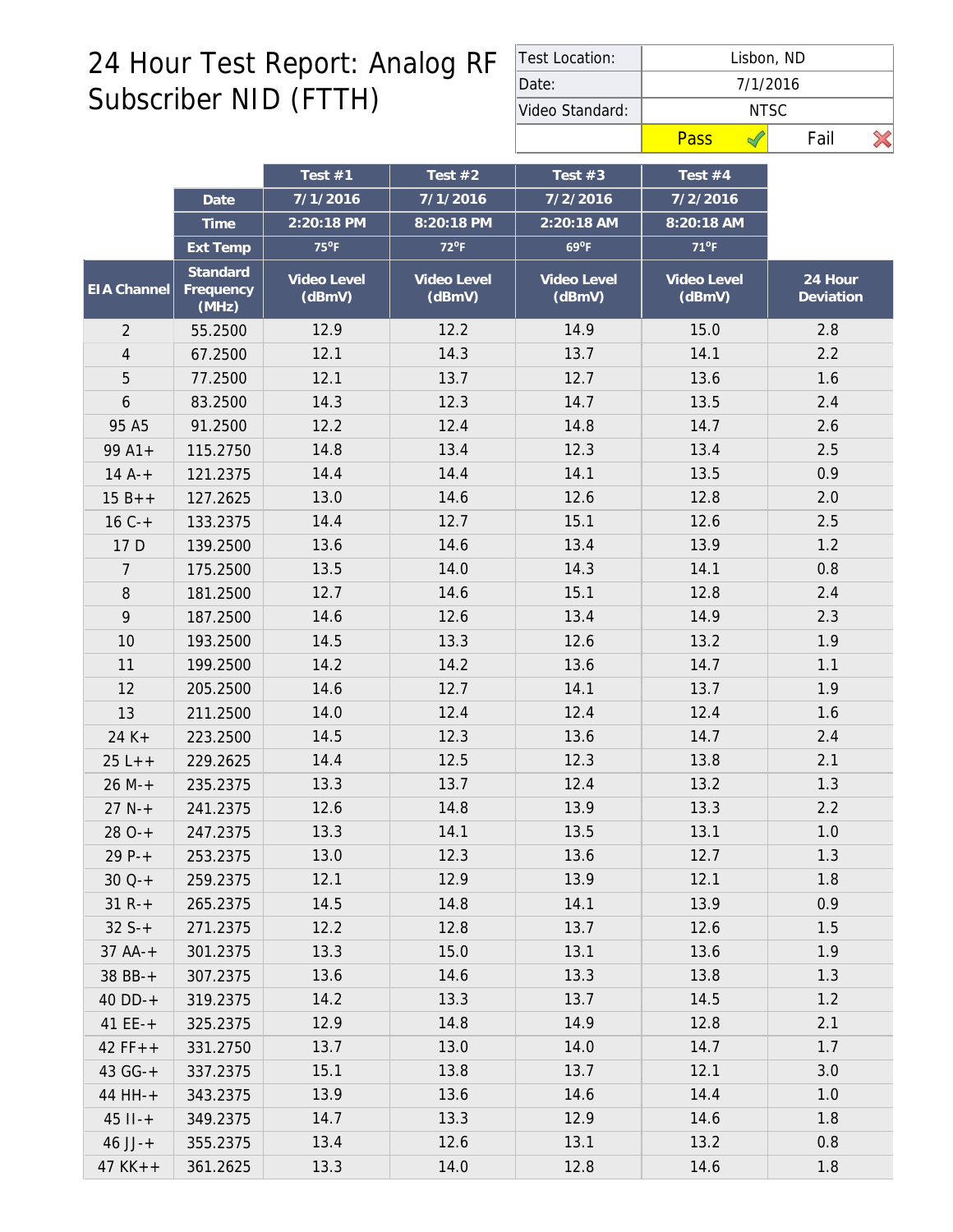| Test Location:  | Lisbon, ND |          |      |  |  |  |  |  |  |
|-----------------|------------|----------|------|--|--|--|--|--|--|
| Date:           |            | 7/1/2016 |      |  |  |  |  |  |  |
| Video Standard: |            | NTSC.    |      |  |  |  |  |  |  |
|                 | Pass       |          | Fail |  |  |  |  |  |  |

|                    |                                | Test $#1$             | Test $#2$             | Test $#3$             | Test #4               |                      |
|--------------------|--------------------------------|-----------------------|-----------------------|-----------------------|-----------------------|----------------------|
|                    | Date                           | 7/1/2016              | 7/1/2016              | 7/2/2016              | 7/2/2016              |                      |
|                    | Time                           | 2:20:18 PM            | 8:20:18 PM            | 2:20:18 AM            | 8:20:18 AM            |                      |
|                    | Ext Temp                       | $75^{\circ}$ F        | $72^{\circ}F$         | $69^{\circ}F$         | $71^{\circ}$ F        |                      |
| <b>EIA Channel</b> | Standard<br>Frequency<br>(MHz) | Video Level<br>(dBmV) | Video Level<br>(dBmV) | Video Level<br>(dBmV) | Video Level<br>(dBmV) | 24 Hour<br>Deviation |
| 48 LL-+            | 367.2375                       | 12.7                  | 14.4                  | 13.7                  | 14.6                  | 1.9                  |
| 49 MM-+            | 373.2375                       | 13.1                  | 13.5                  | 12.1                  | 13.7                  | 1.6                  |
| $50$ NN- $+$       | 379.2375                       | 14.6                  | 15.1                  | 13.7                  | 12.3                  | 2.8                  |
| $5100-+$           | 385.2375                       | 12.2                  | 12.4                  | 13.9                  | 14.5                  | 2.3                  |
| 52 PP-+            | 391.2375                       | 14.5                  | 12.4                  | 14.2                  | 12.1                  | 2.4                  |
| 53 QQ-+            | 397.2375                       | 13.4                  | 14.8                  | 13.6                  | 13.8                  | 1.4                  |
| 54 RR              | 403.2500                       | 13.9                  | 13.6                  | 14.6                  | 12.8                  | 1.8                  |
| 55 SS              | 409.2500                       | 14.1                  | 13.1                  | 12.5                  | 14.9                  | 2.4                  |
| 56 TT              | 415.2500                       | 13.1                  | 12.4                  | 14.6                  | 13.4                  | 2.2                  |
| 57 UU              | 421.2500                       | 14.8                  | 14.5                  | 12.6                  | 12.5                  | 2.3                  |
| 59 WW              | 433.2500                       | 13.0                  | 13.7                  | 13.7                  | 13.3                  | 0.7                  |
| 60 XX              | 439.2500                       | 14.8                  | 13.8                  | 14.3                  | 12.9                  | 1.9                  |
| 61 YY              | 445.2500                       | 13.7                  | 13.0                  | 14.4                  | 12.6                  | 1.8                  |
| 62 ZZ              | 451.2500                       | 13.7                  | 13.5                  | 12.2                  | 14.9                  | 2.7                  |
| 64 BBB             | 463.2500                       | 14.0                  | 12.7                  | 15.1                  | 13.1                  | 2.4                  |
| <b>65 CCC</b>      | 469.2500                       | 12.3                  | 13.7                  | 12.1                  | 12.7                  | 1.6                  |
| <b>67 EEE</b>      | 481.2500                       | 14.8                  | 13.5                  | 12.2                  | 15.0                  | 2.8                  |
| <b>68 FFF</b>      | 487.2500                       | 13.2                  | 14.7                  | 14.9                  | 13.6                  | 1.7                  |
| 69 GGG             | 493.2500                       | 14.2                  | 13.3                  | 12.6                  | 13.4                  | 1.6                  |
| <b>70 HHH</b>      | 499.2500                       | 13.6                  | 12.9                  | 15.1                  | 12.9                  | 2.2                  |
| <b>71 III</b>      | 505.2500                       | 13.5                  | 12.1                  | 14.3                  | 14.3                  | 2.2                  |
| 72 JJJ             | 511.2500                       | 13.9                  | 13.3                  | 14.2                  | 12.1                  | 2.1                  |
| <b>73 KKK</b>      | 517.2500                       | 14.4                  | 12.4                  | 13.7                  | 13.7                  | 2.0                  |
| <b>74 LLL</b>      | 523.2500                       | 14.8                  | 13.1                  | 12.1                  | 13.1                  | 2.7                  |
| 75 MMM             | 529.2500                       | 12.9                  | 12.5                  | 12.1                  | 13.2                  | 1.1                  |
| <b>76 NNN</b>      | 535.2500                       | 13.4                  | 12.6                  | 14.8                  | 12.4                  | 2.4                  |
| 77 000             | 541.2500                       | 12.4                  | 13.4                  | 15.1                  | 12.4                  | 2.7                  |
| <b>78 PPP</b>      | 547.2500                       | 13.2                  | 12.9                  | 13.6                  | 14.4                  | 1.5                  |

|                             | I imits           |             |      |  |
|-----------------------------|-------------------|-------------|------|--|
| Minimum Video Carrier Level | $3.0$ dBmV        | <b>Pass</b> | Fail |  |
| Max Delta Video Level       | $15.0 \text{ dB}$ | <b>Pass</b> | Fail |  |
| Minimum Delta Video/Audio   | 10.0 dB           | <b>Pass</b> | Fail |  |
| Max Delta Video/Audio       | $17.0 \text{ dB}$ | <b>Pass</b> | Fail |  |
| Max Delta Adjacent Channels | 3.0 dB            | <b>Pass</b> | Fail |  |
| Max 24 Hour Deviation       | 8.0 dB            | <b>Pass</b> | Fail |  |
|                             |                   |             |      |  |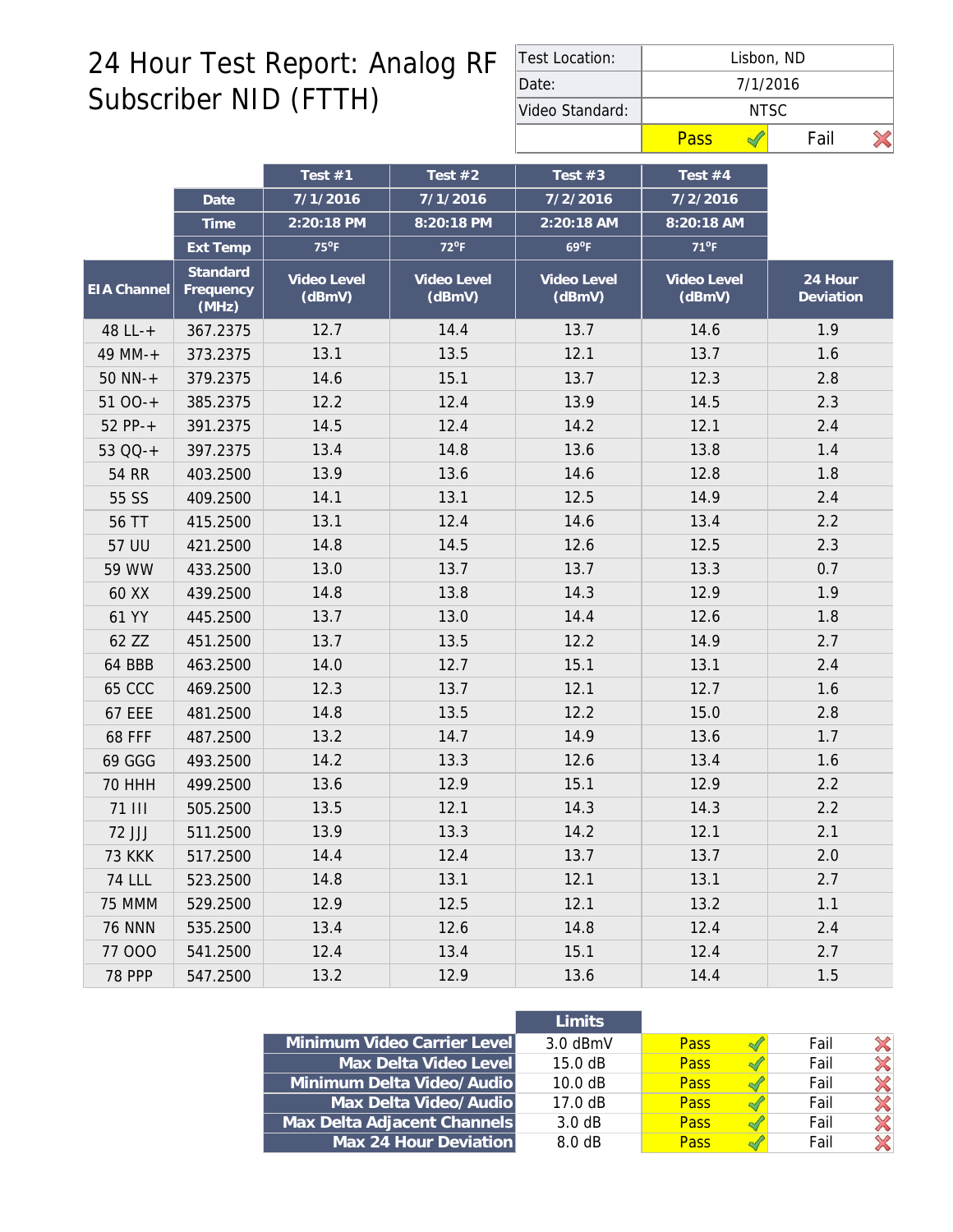| Test Location:  | Litchville, ND |      |  |  |  |  |
|-----------------|----------------|------|--|--|--|--|
| Date:           | 7/1/2016       |      |  |  |  |  |
| Video Standard: | NTSC.          |      |  |  |  |  |
|                 | Pass           | Fail |  |  |  |  |

# Selected Test Channels

| <b>EIA</b> Channel | Standard<br>Frequency<br>(MHz) | Program       | <b>Visual Carrier</b><br>Level (dBmV) |  | <b>Visual Carrier</b><br>Frequency (MHz) |  |         |          |  |  |  |  | Aural Carrier A<br>(dBc) | <b>Aural Carrier</b><br>Frequency Offset<br>(MHz) |  |
|--------------------|--------------------------------|---------------|---------------------------------------|--|------------------------------------------|--|---------|----------|--|--|--|--|--------------------------|---------------------------------------------------|--|
| $\mathcal{P}$      | 55.2500                        | <b>GUIDE</b>  | 12.3                                  |  | 55.249931                                |  | $-13.5$ | 4.499995 |  |  |  |  |                          |                                                   |  |
| 7                  | 175.2500                       | <b>BEK</b>    | 13.5                                  |  | 175.250027                               |  | $-15.7$ | 4.499969 |  |  |  |  |                          |                                                   |  |
| 26 M               | 235.2375                       | <b>ESPNcI</b> | 14.0                                  |  | 235.236085                               |  | $-14.8$ | 4.499981 |  |  |  |  |                          |                                                   |  |
| $280-+$            | 247.2375                       | <b>TBS</b>    | 13.9                                  |  | 247.236025                               |  | $-15.8$ | 4.499979 |  |  |  |  |                          |                                                   |  |
| $32S+$             | 271.2375                       | ABCfam        | 13.7                                  |  | 271.236004                               |  | $-15.4$ | 4.499972 |  |  |  |  |                          |                                                   |  |
| $46$ JJ-+          | 355.2375                       | TOON          | 13.5                                  |  | 355.235033                               |  | $-15.1$ | 4.499970 |  |  |  |  |                          |                                                   |  |
| 55 SS              | 409.2500                       | <b>DIY</b>    | 13.3                                  |  | 409.250312                               |  | $-13.9$ | 4.500010 |  |  |  |  |                          |                                                   |  |
| 59 WW              | 433.2500                       | <b>MSNBC</b>  | 13.7                                  |  | 433.246988                               |  | $-15.1$ | 4.499969 |  |  |  |  |                          |                                                   |  |
| 61 YY              | 445.2500                       | <b>DSNYxd</b> | 13.9                                  |  | 445.248007                               |  | $-15.1$ | 4.499959 |  |  |  |  |                          |                                                   |  |
| 69 GGG             | 493.2500                       | YouToo        | 13.5                                  |  | 493.249275                               |  | $-15.1$ | 4.499989 |  |  |  |  |                          |                                                   |  |
| 71 III             | 505.2500                       | truTV         | 13.4                                  |  | 505.249267                               |  | $-15.0$ | 4.499990 |  |  |  |  |                          |                                                   |  |
| <b>78 PPP</b>      | 547.2500                       | Sptman        | 14.4                                  |  | 547.249632                               |  | $-15.9$ | 4.500015 |  |  |  |  |                          |                                                   |  |

### RF Carrier Performance Measurements

| <b>EIA Channel</b> | Standard<br>Frequency<br>(MHz) | Program       | Carrier to Noise<br>(dB) |  | <b>Coherent Second</b><br>Order (dBc) |  | <b>Coherent Triple</b><br>Beat (dBc) |  | In Channel<br>Response (dB) |  |
|--------------------|--------------------------------|---------------|--------------------------|--|---------------------------------------|--|--------------------------------------|--|-----------------------------|--|
| $\overline{2}$     | 55.2500                        | <b>GUIDE</b>  | 51.2                     |  | $-70.00$                              |  | $-68.6$                              |  | 0.8                         |  |
| 7                  | 175.2500                       | <b>BEK</b>    | 51.4                     |  | $-63.20$                              |  | $-69.0$                              |  | 1.3                         |  |
| 26 M               | 235.2375                       | <b>ESPNcI</b> | 51.0                     |  | $-69.40$                              |  | $-68.2$                              |  | 1.1                         |  |
| $280-+$            | 247.2375                       | <b>TBS</b>    | 52.5                     |  | $-69.30$                              |  | $-68.6$                              |  | 1.0                         |  |
| $32S+$             | 271.2375                       | ABCfam        | 51.9                     |  | $-68.90$                              |  | $-68.3$                              |  | 1.1                         |  |
| $46$ JJ-+          | 355.2375                       | <b>TOON</b>   | 51.6                     |  | $-70.00$                              |  | $-68.4$                              |  | 0.7                         |  |
| 55 SS              | 409.2500                       | <b>DIY</b>    | 50.8                     |  | $-65.10$                              |  | $-68.7$                              |  | 1.3                         |  |
| 59 WW              | 433.2500                       | <b>MSNBC</b>  | 50.9                     |  | $-67.40$                              |  | $-68.7$                              |  | 1.4                         |  |
| 61 YY              | 445.2500                       | <b>DSNYxd</b> | 51.2                     |  | $-68.30$                              |  | $-68.4$                              |  | 0.9                         |  |
| 69 GGG             | 493.2500                       | YouToo        | 51.6                     |  | $-68.60$                              |  | $-69.0$                              |  | 0.9                         |  |
| 71 III             | 505.2500                       | truTV         | 51.2                     |  | $-70.10$                              |  | $-68.7$                              |  | 1.2                         |  |
| <b>78 PPP</b>      | 547.2500                       | Sptman        | 53.2                     |  | $-69.30$                              |  | $-69.4$                              |  | 0.9                         |  |

Hum & Low Frequency **1999 1999 Disturbance**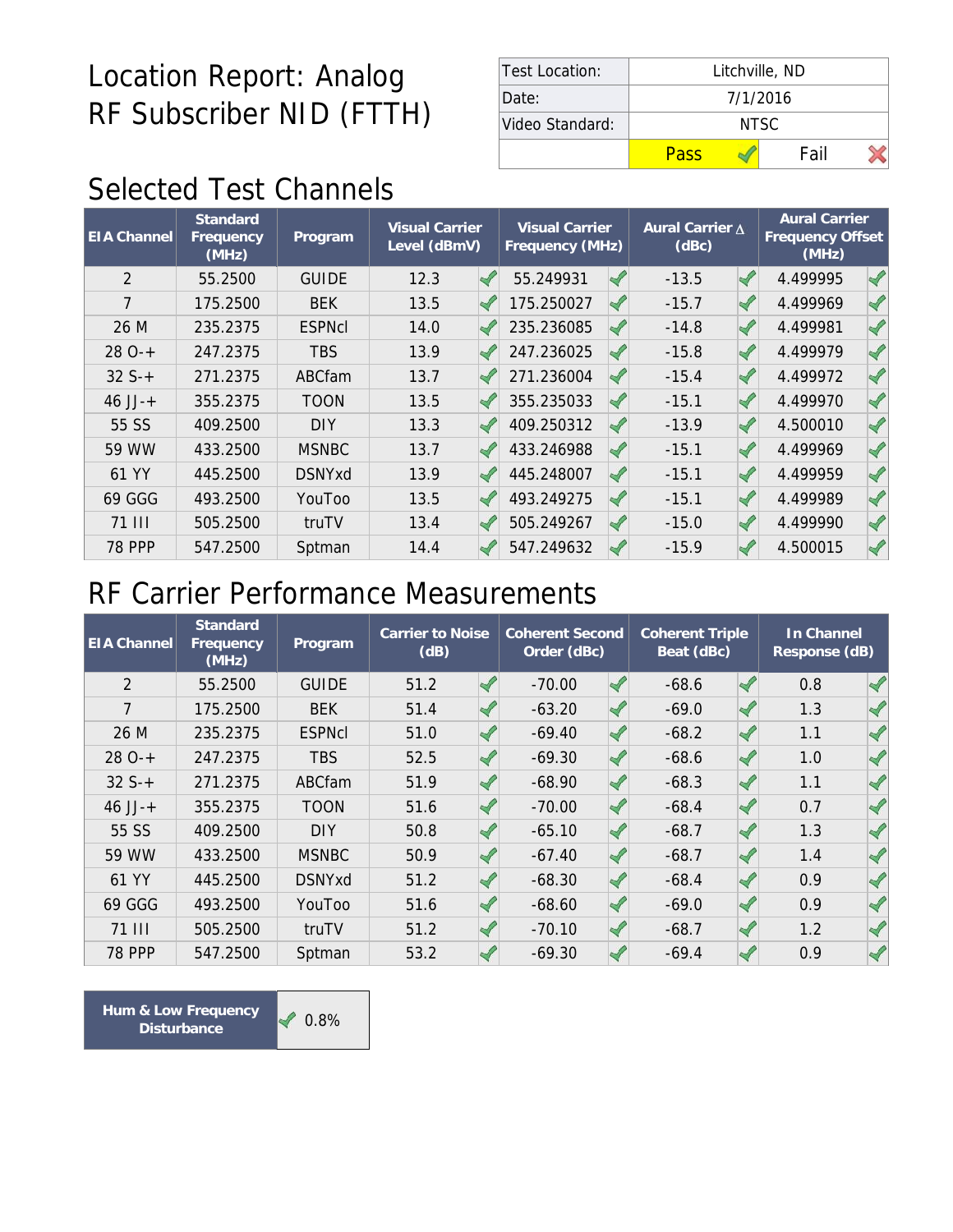| Test Location:  | Litchville, ND |      |  |  |  |  |  |
|-----------------|----------------|------|--|--|--|--|--|
| Date:           | 7/1/2016       |      |  |  |  |  |  |
| Video Standard: | NTSC.          |      |  |  |  |  |  |
|                 | Pass           | Fail |  |  |  |  |  |

|                |                                | Test #1               | Test $#2$             | Test $#3$             | Test $#4$             |                        |
|----------------|--------------------------------|-----------------------|-----------------------|-----------------------|-----------------------|------------------------|
|                | Date                           | 7/1/2016              | 7/1/2016              | 7/2/2016              | 7/2/2016              |                        |
|                | Time                           | 4:35:18 PM            | 10:35:18 PM           | 4:35:18 AM            | 10:35:18 AM           |                        |
|                | Ext Temp                       | $70^{\circ}$ F        | $72^{\circ}F$         | $67^{\circ}F$         | 70°F                  |                        |
| EIA Channel    | Standard<br>Frequency<br>(MHz) | Video Level<br>(dBmV) | Video Level<br>(dBmV) | Video Level<br>(dBmV) | Video Level<br>(dBmV) | $24$ Hour<br>Deviation |
| $\overline{2}$ | 55.2500                        | 18.7                  | 20.2                  | 19.1                  | 19.0                  | 1.5                    |
| $\overline{4}$ | 67.2500                        | 19.6                  | 19.0                  | 19.0                  | 19.5                  | 0.6                    |
| 5              | 77.2500                        | 19.2                  | 19.7                  | 19.5                  | 18.9                  | 0.8                    |
| 6              | 83.2500                        | 20.0                  | 19.3                  | 19.4                  | 20.0                  | 0.7                    |
| 95 A5          | 91.2500                        | 18.8                  | 20.0                  | 19.4                  | 19.3                  | 1.2                    |
| $99A1+$        | 115.2750                       | 18.9                  | 19.7                  | 19.8                  | 20.2                  | 1.3                    |
| $14A^{-+}$     | 121.2375                       | 19.9                  | 20.0                  | 18.7                  | 19.4                  | 1.3                    |
| $15B++$        | 127.2625                       | 19.5                  | 19.7                  | 18.8                  | 19.5                  | 0.9                    |
| $16C +$        | 133.2375                       | 18.8                  | 19.9                  | 18.8                  | 18.8                  | 1.1                    |
| 17 D           | 139.2500                       | 19.2                  | 19.6                  | 18.9                  | 19.7                  | 0.8                    |
| 7              | 175.2500                       | 19.9                  | 19.7                  | 19.6                  | 19.5                  | 0.4                    |
| $8\,$          | 181.2500                       | 19.4                  | 18.8                  | 19.7                  | 18.8                  | 0.9                    |
| 9              | 187.2500                       | 19.2                  | 20.1                  | 19.6                  | 19.0                  | 1.1                    |
| 10             | 193.2500                       | 19.2                  | 20.1                  | 19.3                  | 19.4                  | 0.9                    |
| 11             | 199.2500                       | 18.8                  | 20.1                  | 18.8                  | 19.9                  | 1.3                    |
| 12             | 205.2500                       | 18.9                  | 20.0                  | 19.3                  | 19.0                  | 1.1                    |
| 13             | 211.2500                       | 19.3                  | 19.3                  | 18.8                  | 20.0                  | 1.2                    |
| $24 K +$       | 223.2500                       | 18.8                  | 19.3                  | 20.2                  | 19.8                  | 1.4                    |
| $25 L++$       | 229.2625                       | 19.4                  | 19.9                  | 19.8                  | 19.9                  | 0.5                    |
| $26 M +$       | 235.2375                       | 18.7                  | 20.2                  | 19.2                  | 20.0                  | 1.5                    |
| $27 N +$       | 241.2375                       | 19.8                  | 18.8                  | 19.1                  | 19.6                  | 1.0                    |
| $280-+$        | 247.2375                       | 18.9                  | 19.9                  | 19.4                  | 19.6                  | 1.0                    |
| $29P-+$        | 253.2375                       | 20.0                  | 18.7                  | 19.5                  | 18.7                  | 1.3                    |
| $30Q-+$        | 259.2375                       | 19.1                  | 19.6                  | 19.5                  | 19.9                  | 0.8                    |
| $31 R +$       | 265.2375                       | 19.6                  | 20.2                  | 18.7                  | 19.5                  | 1.5                    |
| $32S++$        | 271.2375                       | 19.8                  | 19.6                  | 19.8                  | 19.0                  | 0.8                    |
| $37 AA+$       | 301.2375                       | 19.0                  | 20.1                  | 19.4                  | 18.9                  | 1.2                    |
| 38 BB-+        | 307.2375                       | 18.9                  | 19.9                  | 19.0                  | 19.1                  | 1.0                    |
| $40$ DD-+      | 319.2375                       | 18.8                  | 20.1                  | 19.2                  | 19.1                  | 1.3                    |
| 41 $EE - +$    | 325.2375                       | 19.7                  | 18.8                  | 19.7                  | 19.9                  | 1.1                    |
| $42 FF++$      | 331.2750                       | 20.2                  | 19.4                  | 19.1                  | 19.3                  | 1.1                    |
| $43 G - +$     | 337.2375                       | 19.1                  | 20.2                  | 19.7                  | 19.7                  | 1.1                    |
| 44 HH-+        | 343.2375                       | 20.0                  | 19.7                  | 18.9                  | 19.3                  | 1.1                    |
| $45$ $11 - +$  | 349.2375                       | 20.0                  | 20.2                  | 19.5                  | 19.8                  | 0.7                    |
| $46$ JJ-+      | 355.2375                       | 18.7                  | 18.9                  | 19.0                  | 19.1                  | 0.4                    |
| $47$ KK + +    | 361.2625                       | 19.7                  | 19.4                  | 18.7                  | 18.8                  | $1.0\,$                |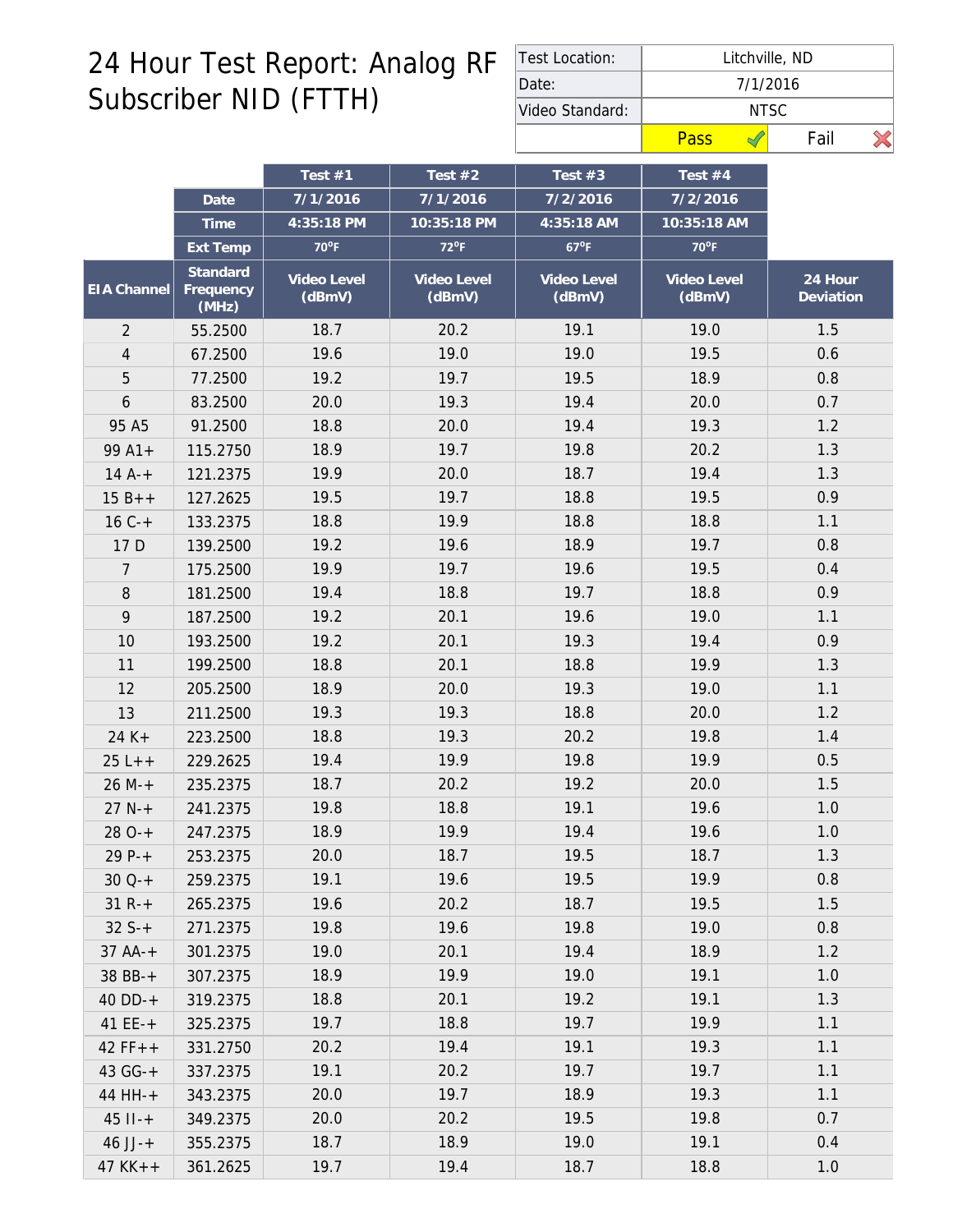| Test Location:  | Litchville, ND |      |  |  |  |  |  |
|-----------------|----------------|------|--|--|--|--|--|
| Date:           | 7/1/2016       |      |  |  |  |  |  |
| Video Standard: | NTSC.          |      |  |  |  |  |  |
|                 | Pass           | Fail |  |  |  |  |  |

|                    |                                | Test #1               | Test $#2$             | Test $#3$             | Test #4               |                      |
|--------------------|--------------------------------|-----------------------|-----------------------|-----------------------|-----------------------|----------------------|
|                    | Date                           | 7/1/2016              | 7/1/2016              | 7/2/2016              | 7/2/2016              |                      |
|                    | Time                           | 4:35:18 PM            | 10:35:18 PM           | 4:35:18 AM            | 10:35:18 AM           |                      |
|                    | Ext Temp                       | 70°F                  | $72^{\circ}F$         | $67^{\circ}F$         | 70°F                  |                      |
| <b>EIA</b> Channel | Standard<br>Frequency<br>(MHz) | Video Level<br>(dBmV) | Video Level<br>(dBmV) | Video Level<br>(dBmV) | Video Level<br>(dBmV) | 24 Hour<br>Deviation |
| 48 LL-+            | 367.2375                       | 19.7                  | 19.3                  | 18.8                  | 20.0                  | 1.2                  |
| 49 MM-+            | 373.2375                       | 19.2                  | 19.3                  | 19.8                  | 19.2                  | 0.6                  |
| $50$ NN- $+$       | 379.2375                       | 19.3                  | 19.8                  | 20.0                  | 20.2                  | 0.9                  |
| $5100-+$           | 385.2375                       | 18.8                  | 19.4                  | 19.8                  | 19.9                  | 1.1                  |
| $52 PP-+$          | 391.2375                       | 19.0                  | 19.9                  | 19.8                  | 18.8                  | 1.1                  |
| 53 QQ-+            | 397.2375                       | 19.3                  | 19.4                  | 20.0                  | 19.5                  | 0.7                  |
| 54 RR              | 403.2500                       | 18.7                  | 18.8                  | 19.2                  | 19.1                  | 0.5                  |
| 55 SS              | 409.2500                       | 19.4                  | 19.9                  | 19.7                  | 20.0                  | 0.6                  |
| 56 TT              | 415.2500                       | 20.2                  | 19.0                  | 20.0                  | 18.7                  | 1.5                  |
| 57 UU              | 421.2500                       | 20.1                  | 18.7                  | 18.7                  | 19.1                  | 1.4                  |
| 59 WW              | 433.2500                       | 19.2                  | 20.2                  | 19.0                  | 19.9                  | 1.2                  |
| 60 XX              | 439.2500                       | 20.2                  | 20.0                  | 18.8                  | 19.6                  | 1.4                  |
| 61 YY              | 445.2500                       | 19.6                  | 19.4                  | 19.3                  | 19.4                  | 0.3                  |
| 62 ZZ              | 451.2500                       | 19.5                  | 20.2                  | 19.8                  | 19.3                  | 0.9                  |
| 64 BBB             | 463.2500                       | 19.1                  | 19.2                  | 19.6                  | 19.8                  | 0.7                  |
| <b>65 CCC</b>      | 469.2500                       | 18.8                  | 18.9                  | 20.1                  | 19.8                  | 1.3                  |
| <b>67 EEE</b>      | 481.2500                       | 19.1                  | 19.7                  | 19.2                  | 20.2                  | 1.1                  |
| <b>68 FFF</b>      | 487.2500                       | 19.7                  | 19.3                  | 19.0                  | 19.7                  | 0.7                  |
| 69 GGG             | 493.2500                       | 19.4                  | 18.8                  | 19.3                  | 18.8                  | 0.6                  |
| <b>70 HHH</b>      | 499.2500                       | 19.2                  | 19.7                  | 20.1                  | 19.2                  | 0.9                  |
| 71 III             | 505.2500                       | 19.7                  | 18.7                  | 19.7                  | 19.2                  | 1.0                  |
| 72 JJJ             | 511.2500                       | 19.8                  | 19.8                  | 19.0                  | 20.2                  | 1.2                  |
| <b>73 KKK</b>      | 517.2500                       | 19.6                  | 19.7                  | 19.1                  | 19.2                  | 0.6                  |
| <b>74 LLL</b>      | 523.2500                       | 19.3                  | 18.9                  | 19.8                  | 19.3                  | 0.9                  |
| 75 MMM             | 529.2500                       | 19.1                  | 19.5                  | 19.7                  | 19.7                  | 0.6                  |
| <b>76 NNN</b>      | 535.2500                       | 18.7                  | 19.2                  | 19.0                  | 19.6                  | 0.9                  |
| 77 000             | 541.2500                       | 18.7                  | 20.1                  | 19.5                  | 18.7                  | 1.4                  |
| <b>78 PPP</b>      | 547.2500                       | 18.7                  | 20.0                  | 19.8                  | 19.2                  | 1.3                  |

|                             | I imits           |             |      |  |
|-----------------------------|-------------------|-------------|------|--|
| Minimum Video Carrier Level | $3.0$ dBmV        | <b>Pass</b> | Fail |  |
| Max Delta Video Level       | $15.0 \text{ dB}$ | <b>Pass</b> | Fail |  |
| Minimum Delta Video/Audio   | 10.0 dB           | <b>Pass</b> | Fail |  |
| Max Delta Video/Audio       | $17.0 \text{ dB}$ | <b>Pass</b> | Fail |  |
| Max Delta Adjacent Channels | 3.0 dB            | <b>Pass</b> | Fail |  |
| Max 24 Hour Deviation       | 8.0 dB            | <b>Pass</b> | Fail |  |
|                             |                   |             |      |  |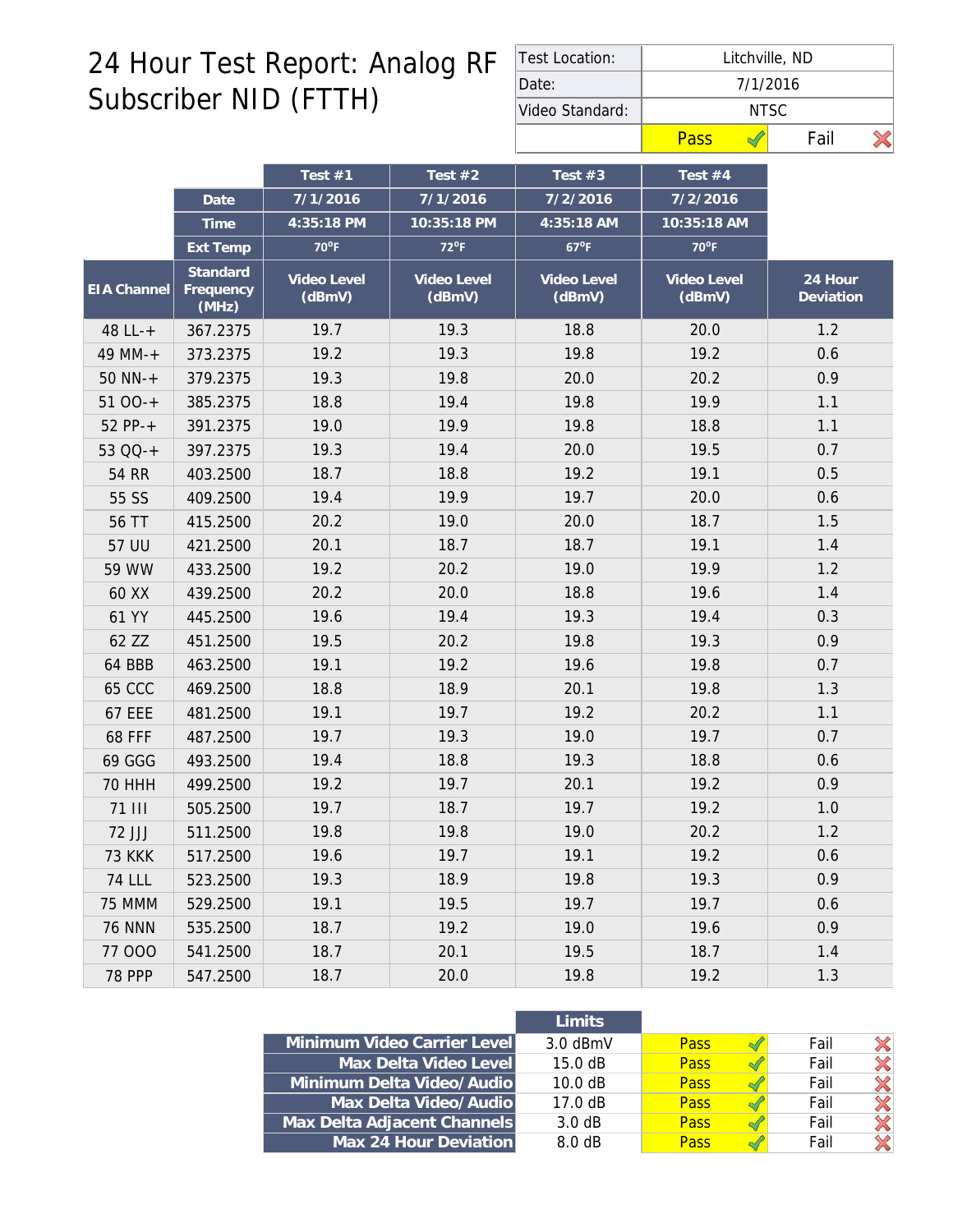| Test Location:  | Rutland, ND |      |  |  |  |  |  |
|-----------------|-------------|------|--|--|--|--|--|
| Date:           | 7/1/2016    |      |  |  |  |  |  |
| Video Standard: | NTSC.       |      |  |  |  |  |  |
|                 | Pass        | Fail |  |  |  |  |  |

# Selected Test Channels

| <b>EIA Channel</b> | Standard<br>Frequency<br>(MHz) | Program       | <b>Visual Carrier</b><br>Level (dBmV) | <b>Visual Carrier</b><br>Frequency (MHz) | Aural Carrier A<br>(dBc) | <b>Aural Carrier</b><br>Frequency Offset<br>(MHz) |
|--------------------|--------------------------------|---------------|---------------------------------------|------------------------------------------|--------------------------|---------------------------------------------------|
| $\overline{2}$     | 55.2500                        | <b>GUIDE</b>  | 12.6                                  | 55.249931                                | $-13.8$                  | 4.499999                                          |
| 7                  | 175.2500                       | <b>BEK</b>    | 13.7                                  | 175.250010                               | $-15.3$                  | 4.499994                                          |
| 26 M               | 235.2375                       | <b>ESPNcI</b> | 14.7                                  | 235.236121                               | $-14.4$                  | 4.499969                                          |
| $280-+$            | 247.2375                       | <b>TBS</b>    | 14.4                                  | 247.236055                               | $-15.9$                  | 4.499968                                          |
| $32S+$             | 271.2375                       | ABCfam        | 14.5                                  | 271.236044                               | $-15.7$                  | 4.499970                                          |
| $46$ JJ-+          | 355.2375                       | <b>TOON</b>   | 14.4                                  | 355.235049                               | $-15.4$                  | 4.499967                                          |
| 55 SS              | 409.2500                       | <b>DIY</b>    | 14.2                                  | 409.250360                               | $-13.4$                  | 4.499997                                          |
| 59 WW              | 433.2500                       | <b>MSNBC</b>  | 14.5                                  | 433.246996                               | $-15.5$                  | 4.499969                                          |
| 61 YY              | 445.2500                       | <b>DSNYxd</b> | 14.1                                  | 445.247972                               | $-15.1$                  | 4.499980                                          |
| 69 GGG             | 493.2500                       | YouToo        | 14.7                                  | 493.249273                               | $-15.2$                  | 4.499994                                          |
| <b>71 III</b>      | 505.2500                       | truTV         | 14.8                                  | 505.249240                               | $-15.5$                  | 4.499994                                          |
| <b>78 PPP</b>      | 547.2500                       | Sptman        | 14.8                                  | 547.249593                               | $-14.7$                  | 4.499985                                          |

#### RF Carrier Performance Measurements

| <b>EIA Channel</b> | Standard<br>Frequency<br>(MHz) | Program       | Carrier to Noise<br>(dB) |  | <b>Coherent Second</b><br>Order (dBc) |  | <b>Coherent Triple</b><br>Beat (dBc) |  | In Channel<br>Response (dB) |  |
|--------------------|--------------------------------|---------------|--------------------------|--|---------------------------------------|--|--------------------------------------|--|-----------------------------|--|
| $\overline{2}$     | 55.2500                        | <b>GUIDE</b>  | 48.9                     |  | $-70.70$                              |  | $-68.7$                              |  | 1.4                         |  |
| 7                  | 175.2500                       | <b>BEK</b>    | 52.1                     |  | $-63.20$                              |  | $-69.7$                              |  | 1.1                         |  |
| 26 M               | 235.2375                       | <b>ESPNcI</b> | 52.0                     |  | $-71.30$                              |  | $-69.6$                              |  | 0.8                         |  |
| $280-+$            | 247.2375                       | <b>TBS</b>    | 52.1                     |  | $-70.70$                              |  | $-68.8$                              |  | 0.9                         |  |
| $32S+$             | 271.2375                       | ABCfam        | 51.5                     |  | $-70.20$                              |  | $-69.2$                              |  | 1.0                         |  |
| $46$ JJ-+          | 355.2375                       | <b>TOON</b>   | 51.8                     |  | $-70.80$                              |  | $-69.3$                              |  | 1.4                         |  |
| 55 SS              | 409.2500                       | <b>DIY</b>    | 50.8                     |  | $-71.40$                              |  | $-69.3$                              |  | 0.7                         |  |
| 59 WW              | 433.2500                       | <b>MSNBC</b>  | 50.9                     |  | $-70.40$                              |  | $-69.0$                              |  | 1.2                         |  |
| 61 YY              | 445.2500                       | <b>DSNYxd</b> | 50.9                     |  | $-70.90$                              |  | $-69.0$                              |  | 1.3                         |  |
| 69 GGG             | 493.2500                       | YouToo        | 52.2                     |  | $-71.10$                              |  | $-70.0$                              |  | 1.3                         |  |
| 71 III             | 505.2500                       | truTV         | 51.9                     |  | $-70.00$                              |  | $-69.6$                              |  | 1.1                         |  |
| <b>78 PPP</b>      | 547.2500                       | Sptman        | 53.2                     |  | $-70.60$                              |  | $-69.6$                              |  | 0.9                         |  |

Hum & Low Frequency **1.0% Disturbance**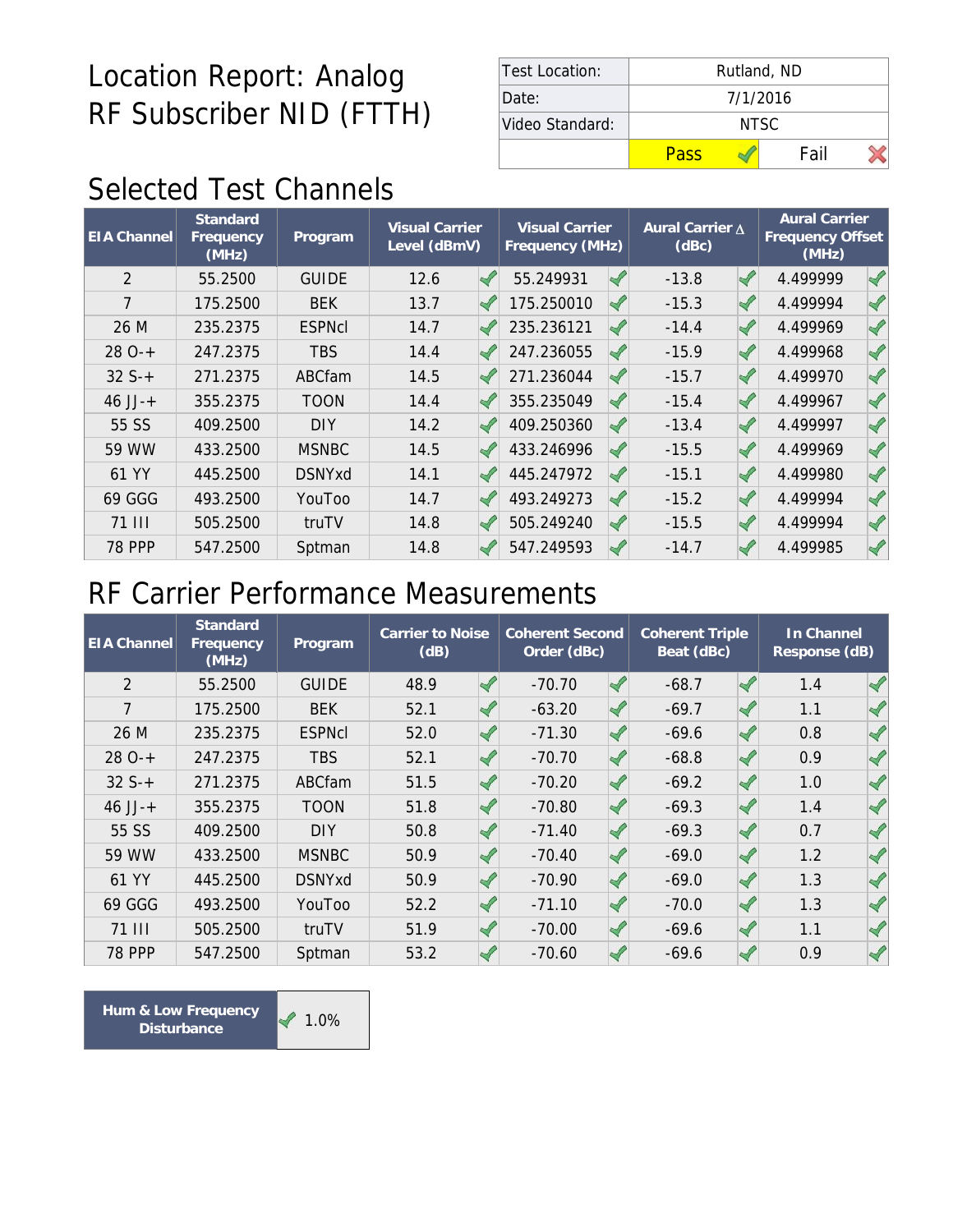| <b>Test Location:</b> | Rutland, ND |      |  |  |  |  |  |
|-----------------------|-------------|------|--|--|--|--|--|
| Date:                 | 7/1/2016    |      |  |  |  |  |  |
| Video Standard:       | NTSC.       |      |  |  |  |  |  |
|                       | Pass        | Fail |  |  |  |  |  |

|                |                                | Test $#1$             | Test $#2$             | Test $#3$             | Test #4               |                      |
|----------------|--------------------------------|-----------------------|-----------------------|-----------------------|-----------------------|----------------------|
|                | Date                           | 7/1/2016              | 7/1/2016              | 7/2/2016              | 7/2/2016              |                      |
|                | Time                           | 4:35:18 PM            | 10:35:18 PM           | 4:35:18 AM            | 10:35:18 AM           |                      |
|                | Ext Temp                       | 73°F                  | $70^{\circ}$ F        | $68^{\circ}F$         | $71^{\circ}F$         |                      |
| EIA Channel    | Standard<br>Frequency<br>(MHz) | Video Level<br>(dBmV) | Video Level<br>(dBmV) | Video Level<br>(dBmV) | Video Level<br>(dBmV) | 24 Hour<br>Deviation |
| $\overline{2}$ | 55.2500                        | 13.7                  | 15.0                  | 15.1                  | 15.9                  | 2.2                  |
| 4              | 67.2500                        | 13.8                  | 15.8                  | 13.9                  | 15.5                  | 2.0                  |
| 5              | 77.2500                        | 15.3                  | 15.5                  | 16.1                  | 15.1                  | 1.0                  |
| 6              | 83.2500                        | 15.1                  | 15.0                  | 13.6                  | 14.3                  | 1.5                  |
| 95 A5          | 91.2500                        | 16.4                  | 14.1                  | 15.7                  | 16.3                  | 2.3                  |
| $99A1+$        | 115.2750                       | 14.3                  | 14.6                  | 14.3                  | 15.7                  | 1.4                  |
| $14A^{-+}$     | 121.2375                       | 14.8                  | 13.6                  | 14.5                  | 15.4                  | 1.8                  |
| $15B++$        | 127.2625                       | 14.9                  | 16.1                  | 15.3                  | 15.8                  | 1.2                  |
| $16C +$        | 133.2375                       | 14.3                  | 14.8                  | 15.2                  | 15.3                  | 1.0                  |
| 17 D           | 139.2500                       | 13.8                  | 13.9                  | 14.6                  | 13.7                  | 0.9                  |
| 7              | 175.2500                       | 15.4                  | 15.9                  | 14.9                  | 13.9                  | 2.0                  |
| $8\,$          | 181.2500                       | 15.2                  | 15.6                  | 15.6                  | 14.7                  | 0.9                  |
| 9              | 187.2500                       | 16.1                  | 14.7                  | 15.2                  | 16.0                  | 1.4                  |
| 10             | 193.2500                       | 15.6                  | 13.7                  | 15.1                  | 15.1                  | 1.9                  |
| 11             | 199.2500                       | 13.8                  | 16.4                  | 15.2                  | 15.9                  | 2.6                  |
| 12             | 205.2500                       | 15.0                  | 13.7                  | 13.6                  | 16.1                  | 2.5                  |
| 13             | 211.2500                       | 14.5                  | 15.1                  | 15.1                  | 14.7                  | 0.6                  |
| $24 K +$       | 223.2500                       | 16.2                  | 14.3                  | 16.1                  | 15.4                  | 1.9                  |
| $25L++$        | 229.2625                       | 14.2                  | 14.5                  | 15.5                  | 15.7                  | 1.5                  |
| $26 M +$       | 235.2375                       | 15.9                  | 16.2                  | 15.3                  | 14.4                  | 1.8                  |
| $27 N +$       | 241.2375                       | 14.6                  | 15.8                  | 14.8                  | 16.2                  | 1.6                  |
| $280-+$        | 247.2375                       | 15.9                  | 14.4                  | 16.2                  | 15.1                  | 1.8                  |
| $29P-+$        | 253.2375                       | 13.6                  | 15.1                  | 14.0                  | 14.5                  | 1.5                  |
| $30Q-+$        | 259.2375                       | 14.1                  | 13.8                  | 13.7                  | 16.3                  | 2.6                  |
| $31 R +$       | 265.2375                       | 15.5                  | 16.2                  | 14.0                  | 14.8                  | 2.2                  |
| $32S+$         | 271.2375                       | 15.6                  | 14.7                  | 15.3                  | 15.0                  | 0.9                  |
| $37 AA-+$      | 301.2375                       | 16.2                  | 13.6                  | 15.1                  | 15.3                  | 2.6                  |
| 38 BB-+        | 307.2375                       | 15.3                  | 15.0                  | 15.6                  | 14.4                  | 1.2                  |
| $40$ DD-+      | 319.2375                       | 15.1                  | 13.9                  | 14.3                  | 16.4                  | 2.5                  |
| $41$ EE-+      | 325.2375                       | 15.9                  | 16.3                  | 15.9                  | 14.1                  | 2.2                  |
| $42 FF++$      | 331.2750                       | 14.7                  | 13.6                  | 14.8                  | 13.9                  | 1.2                  |
| 43 GG-+        | 337.2375                       | 14.1                  | 15.4                  | 16.4                  | 16.0                  | 2.3                  |
| 44 HH-+        | 343.2375                       | 16.2                  | 15.5                  | 16.0                  | 15.0                  | 1.2                  |
| $45$ $11 - +$  | 349.2375                       | 14.4                  | 15.1                  | 14.0                  | 13.7                  | 1.4                  |
| $46$ JJ-+      | 355.2375                       | 16.4                  | 14.6                  | 15.6                  | 14.6                  | 1.8                  |
| $47$ KK + +    | 361.2625                       | 15.8                  | 15.7                  | 16.0                  | 16.1                  | 0.4                  |